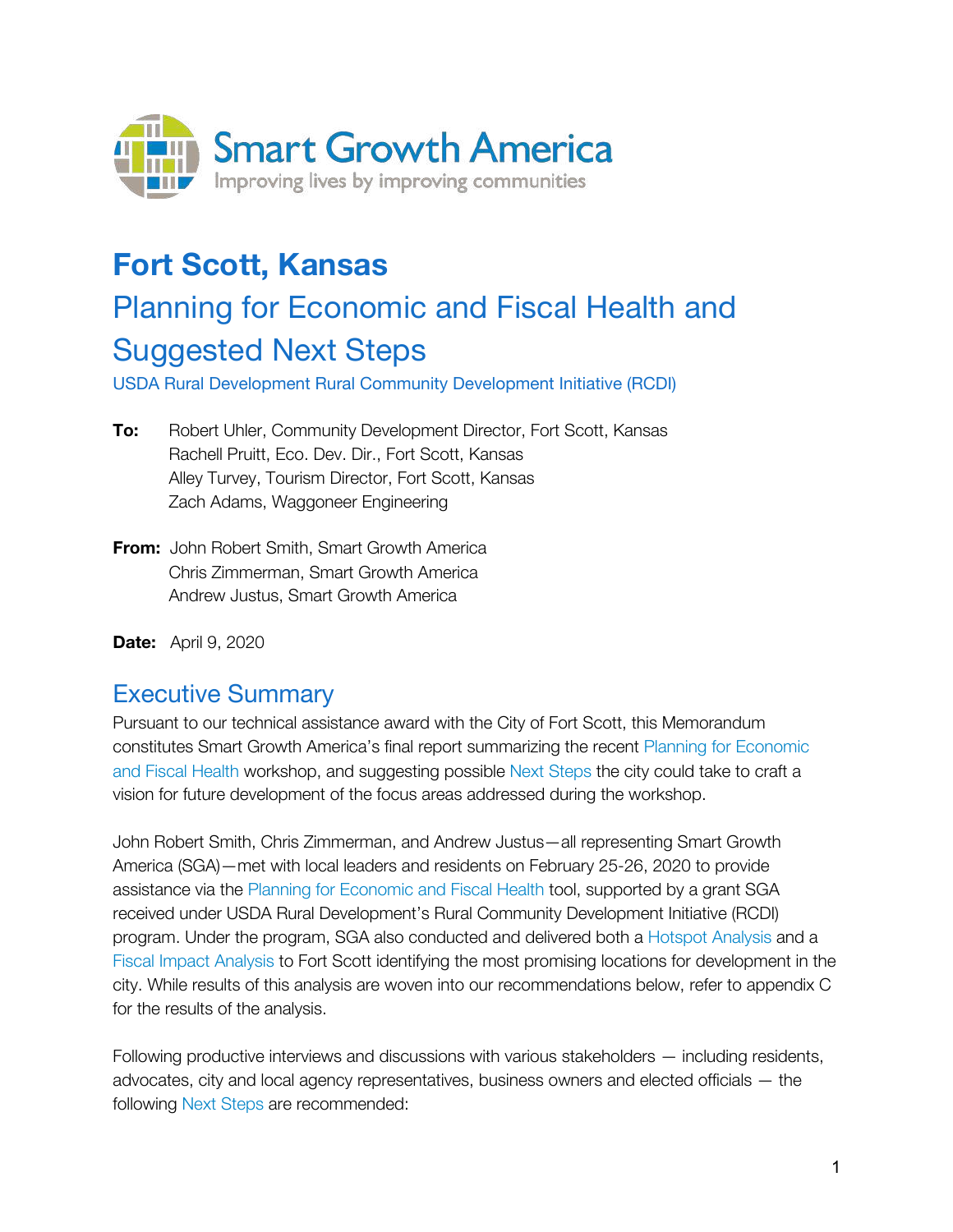#### **1. Create an advisory and implementation committee to carry out action items included in these Next Steps.**

The committee will provide a local source of vision and accountability for the improvements that flow from the workshop. The committee will be formed by workshop participants, and additional members to ensure representation from a wide array of stakeholders in the community. The committee should use the momentum created by the workshop, holding its first meeting within the following month, and meeting at regular intervals afterwards. **2. Foster land uses that create fiscally sustainable development patterns**

Growth for its own sake can often create fiscal hardships in the future. Fort Scott should ensure that its growth plans do not trade short-term wins for long-term pain. The city should focus its growth in areas where utilities, public services, and other assets already exist to maximize their value.

#### **3. Revisit Fort Scott's master plan**

Every part of a city's master plan should further the vision it has for itself. The advisory and implementation committee can work with the city to find and initiate changes to the plan that are in alignment with the goals outlined by the committee.

#### **4.Audit and reform land use practices, along with Fort Scott's zoning code**

The city can implement a system of incentives and penalties to encourage blighted buildings to be put back into productive use. "Demolition by neglect" ordinances have proven effective elsewhere to prevent blighted buildings dragging down prospects of downtowns.

#### **5. Develop a plan for reuse of legacy buildings and underused historic structures**

As part of a cohesive downtown plan, city and stakeholders should view each renovation project in the downtown as part of a collective vision for the area. Leaders should avoid thinking of projects in isolation to avoid a disjointed downtown that doesn't build as much momentum for future prosperity.

#### **6.Physical and Programmatic integration downtown with Historic Fort Scott (Civil War-era fort), and Fort Scott National Cemetery (National Cemetery No. 1).**

It is possible to target new construction in the few "missing teeth" in downtown, and to help tie together the downtown and assets like Historic Fort Scott. Additionally, the city should consider a form-based code for the downtown area to preserve the unified aesthetic of the area while streamlining use rules.

#### **7. Focus on placemaking within Fort Scott, and develop gateways at major entry points to the city**

Identify and implement projects that improve the sense of place within Fort Scott, particularly the downtown area. Multiple projects should allow for different completion schedules, ranging from short term "tactical" projects along with longer term more aspirational changes.

#### **8. Develop marketing and branding campaign for downtown, and Fort Scott as a whole**

Establish a consistent and effective branding program to market the community, its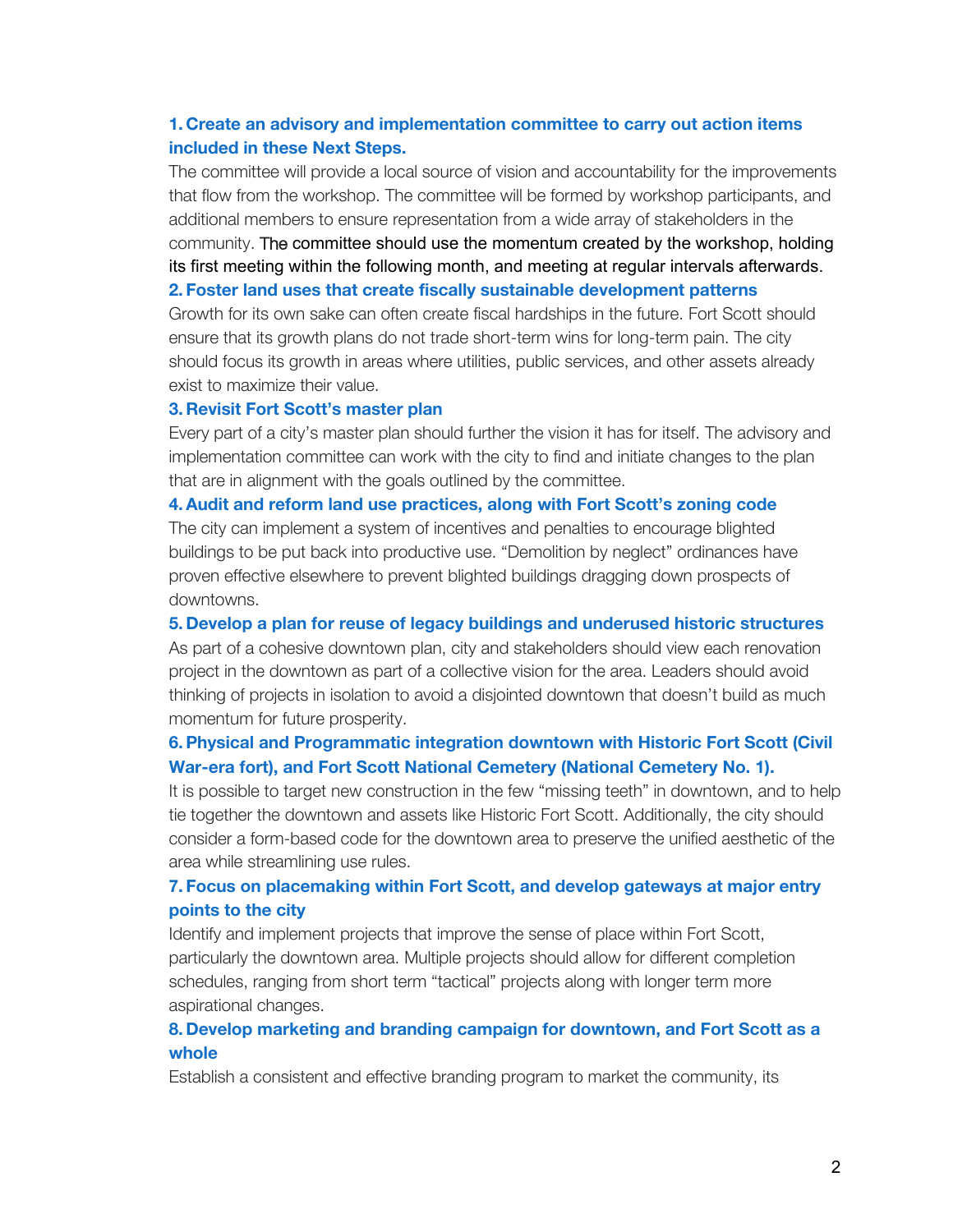attractions, and businesses to outsiders from near and far. Marketing efforts should be available for local businesses and organizations.

**9.Strengthen partnership between Fort Scott Community College and the city** Focus on improving the physical and mental connections between downtown Fort Scott and the community college. Encourage students to take sense of ownership in the city, and make it accessible to them.

#### **10. Build cohesion between downtown and US-69**

Recognize the opportunity that exists from close proximity and access to US-69. Signage and other street treatments are effective tools for piquing travelers' curiosity and drawing them further into the city where they are likely to buy food, supplies, or other goods and services.

#### **11. Develop and implement a Complete Streets and Bike/Ped strategy**

Ensuring that future street designs meet the needs of all users is good for the traveling public, and good for business. Both businesses and people do better when cars travel slowly and those outside vehicles feel safe and comfortable.

# Need for assistance

The Planning for Economic and Fiscal Health workshop and the accompanying Hotspot and Fiscal Impact Analyses that Fort Scott received from Smart Growth America was timely for the community and region. The city is grappling with a number of key decisions regarding its future development patterns that could have a lasting impact on both its overall economic opportunity as well as the city's long-term fiscal sustainability. Fort Scott is facing challenges around retaining talented young workers, access to medical treatment, and other issues inherent with its rural character.

Fort Scott has a compact grid of streets that are relatively accessible for walking, biking, and rolling in and around its downtown that extends south and east of the historic Fort. It is clear that the city has taken steps to improve the built environment and draw activity into its downtown over the years.

The city has a remarkable and unique history extending from frontier times, through the Civil War, toward the present day. Fort Scott also has an impressive collection of human-scale historic buildings throughout its downtown, along with a network of brick streets throughout the city that are listed on the National Register of Historic Places.

Fort Scott has a strong sense of identity, almost unanimously focused on the area just outside the historic fort, and a passionate corps of citizens who want to see their city thrive for present and future generations.

Fort Scott is dealing with challenges around retaining talented young workers and access to medical treatment for its residents. The city's main hospital closed in 2018, and was the subject of a National Public Radio series on healthcare in rural areas. Many residents list these two challenges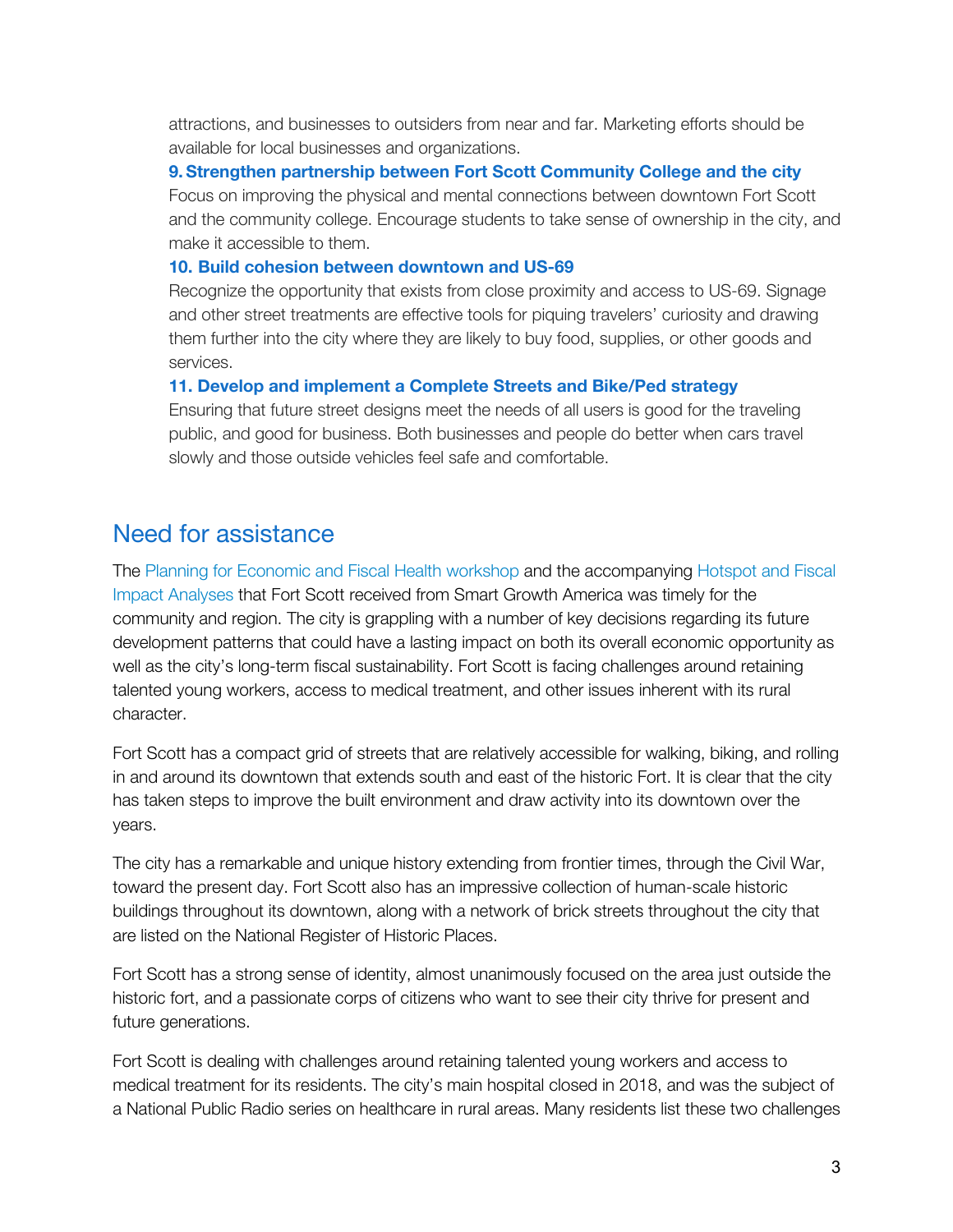as primary causes of other hardships. Many residents also identified a shortage of housing in the \$100,000 to \$150,000 range, and agreed that the shortage of a variety of housing options created a problem with attracting middle-class residents to the city and growing its population. Another potential threat to growth, is the gradual, long-running population decline as people move away from rural areas that do not provide vibrant living experiences or host attractive job opportunities.

One goal of the workshop was to help Fort Scott think about how to leverage the exciting potential for redevelopment within its borders, particularly the assets that Fort Scott already has in its historic downtown and elsewhere. Pursuing smart growth strategies offers the community an opportunity to work together to create an economic future that is more sustainable, fiscally healthy, and economically diverse. The SGA team was excited to see the interest in and passion for the community from the diverse group of individuals present at the workshop representing a variety of stakeholder groups.

# Review of SGA's Visit to Fort Scott

SGA's technical assistance visit occurred over two full days, February 26-27 2020. The visit included the following components:

Component 1 – A walking and driving tour of major points of interest in Fort Scott. Sites visited included:

- o Downtown
- o Historic Fort Scott
- o National Cemetery No. 1
- o Historic Neighborhoods
- o Network of brick streets
- o Housing stock
- o LaRoche Baseball Complex
- o Industrial Park
- o Fort Scott Community College
- o Gordon Parks Museum
- o Lowell Milliken Center for Unsung Heroes
- o Gunn Park and trail network

Component 2 – Conduct interviews with invited stakeholders, each lasting 45 minutes. The following stakeholder groups were represented:

- o Downtown and Tourism
- o Business, Industry, and Manufacturing
- o Healthcare
- o Education
- o Faith-based and community leaders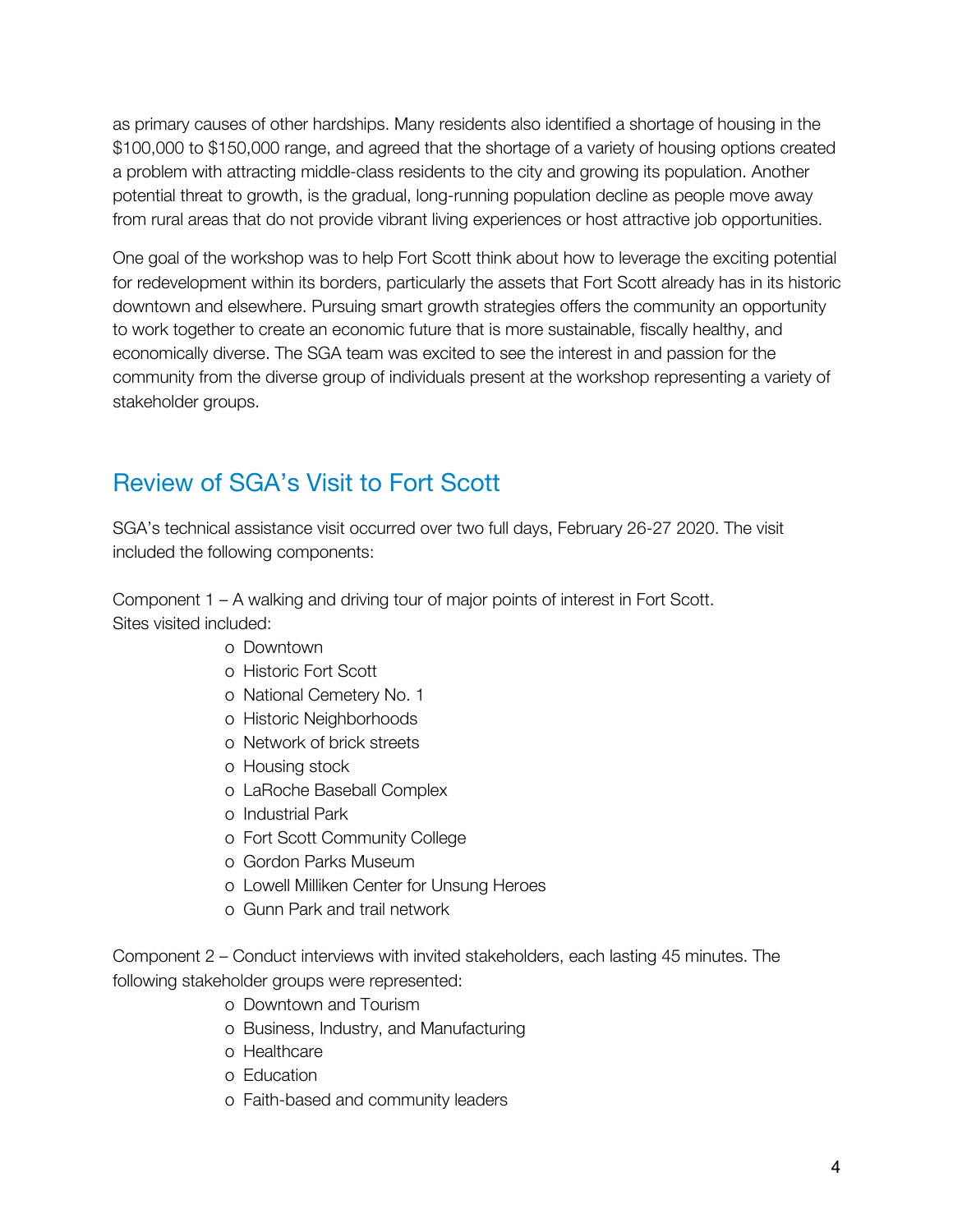The interviews provided the SGA team with additional perspectives on Fort Scott's shortage of quality middle-class housing, expanding the voices beyond those in the room at the next day's workshop.

During the interviews, the SGA team asked each group a series of questions that all began with, "If you had never been to Fort Scott, what place is quintessentially Fort Scott?" From there, the SGA team asked more specific follow-up questions based on each group's characteristics, and how the group was most likely to regularly interact with the city.

## *For interviewee details, refer to appendix A.*

Component 3 – An evening presentation open to the public and local media. The evening presentation, held in the River Room event center in Downtown Fort Scott, provided an overview of emerging national demographic and economic trends at play across the American landscape. The SGA team examined the economic impact of 20th century suburban development patterns, discussing the trend of migration by both Baby Boomers and Millennials to vibrant city and town centers. The presentation considered the emergence of the Millennial generation as the predominant driver of economic demand and the workforce sought by today's job creators, emphasizing that generation's interest in walkable, bikeable, vibrantly social towns and cities. A longer discussion of these critical issues Fort Scott faces is included below.

Recognizing that communities are now in a ferocious competition over creating a sense of place, former Meridian, Mississippi Mayor John Robert Smith presented his city's story of downtown revitalization and economic development through the renovation and celebration of historic structures.

Component 4 – A day-long workshop open to invited stakeholders

The SGA team began with a review of the economic and demographic trends presented at the public presentation the previous evening. The presenters offered three overall goals for cities like Fort Scott looking to protect their economic and fiscal health over the long-term:

- 1. Focus development on "main street" and downtown areas
- 2. Avoid fiscally unsustainable sprawl-type development
- 3. Increase access to middle-class housing
- 4. Improve sense of place to entice highway travelers to enter town, spend money.
- 5. Attract and retain skilled workers from a variety of fields

Next, the SGA team outlined the connection between community development patterns and local government expenditures and revenues. Suburban-sprawl style development at the edge of the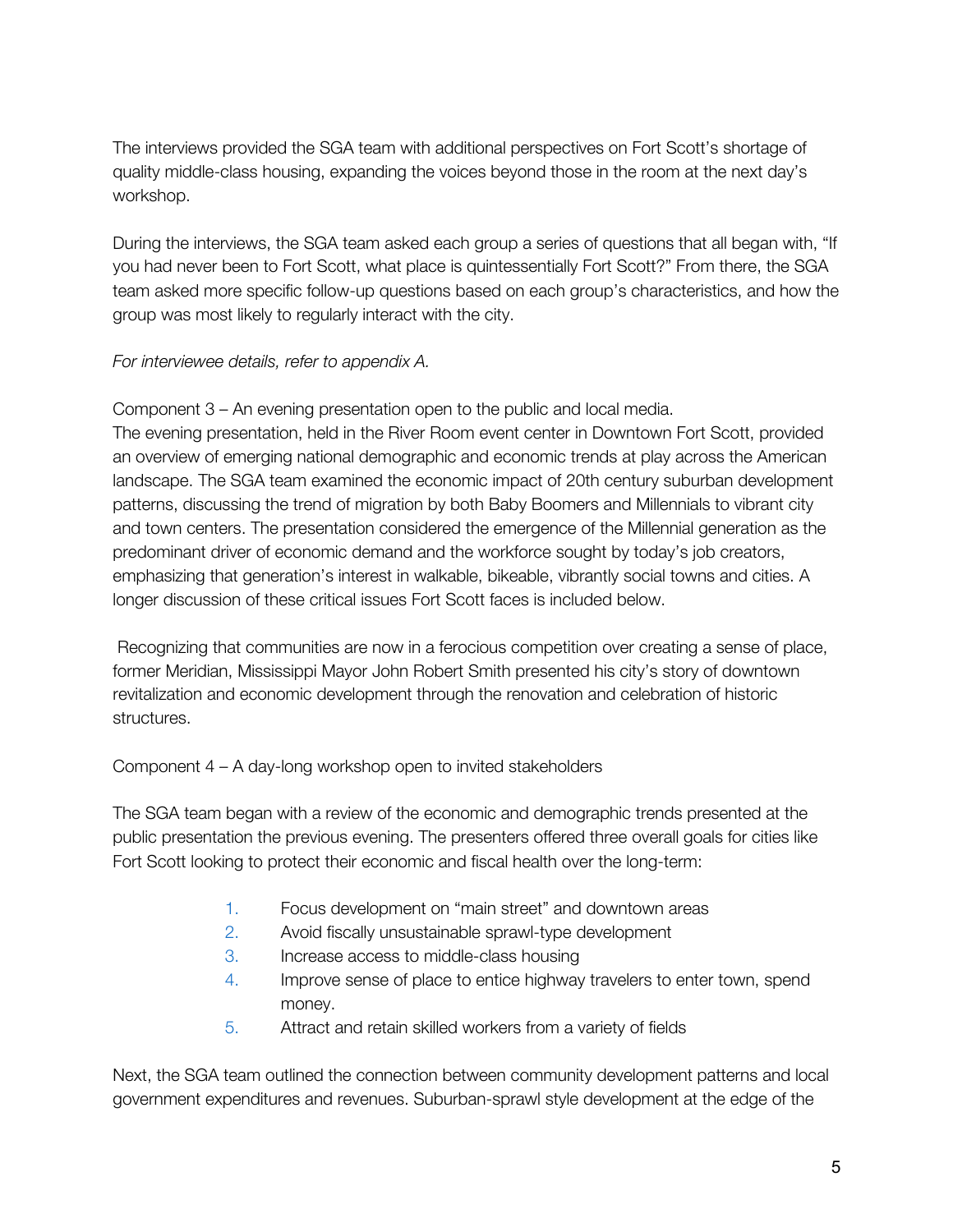community is expensive because it increases construction and maintenance costs for infrastructure (roadways, utilities, etc.), along with police and fire coverage. These added costs must be paid for through higher taxes or user fees and mean this type of development rarely pays for itself. On the other hand, "Main streets" and dense mixed-use areas create synergies that produce substantially higher revenues than commercial sprawl.



The SGA team also presented the results of SGA's hot spot analysis a visualization of clusters of highand low-value properties within Fort Scott. The exercise identified the parts of Fort Scott that are hot spots and cold

spots of land values. For more information about the methodology and results of this analysis, refer to appendix C.

In addition to the main presentation by the SGA team, Fort Scott's Director of Economic Development Rachel Pruitt, spoke about the city and the future they aspire to.

The SGA team heard from various stakeholders that lack of quality affordable housing is a barrier to further development, downtown building redevelopment faces financial hurdles, and that wages for skilled jobs are too low relative to regional peer cities and metro areas.

Fort Scott has a natural advantage due to its location at the crossroads of several larger cities. This draws a certain amount of chance and intentional travelers to the city. Historic Fort Scott is also a draw for visitors, and attracts people from across the country. Additionally, the city has a large amount of public parkland and natural areas. Finally, Fort Scott's street grid and lack of cul-de-sac neighborhoods gives it potential for further improving active transportation networks.

Community members also said Historic Fort Scott is an incredible asset and gives the city an opportunity to build a sense of place within Fort Scott's downtown. Fort Scott owes its existence to the historic fort, and the modest plateau it and the downtown area rest on. The city can leverage the fort and downtown for its future to draw in visitors and new residents alike.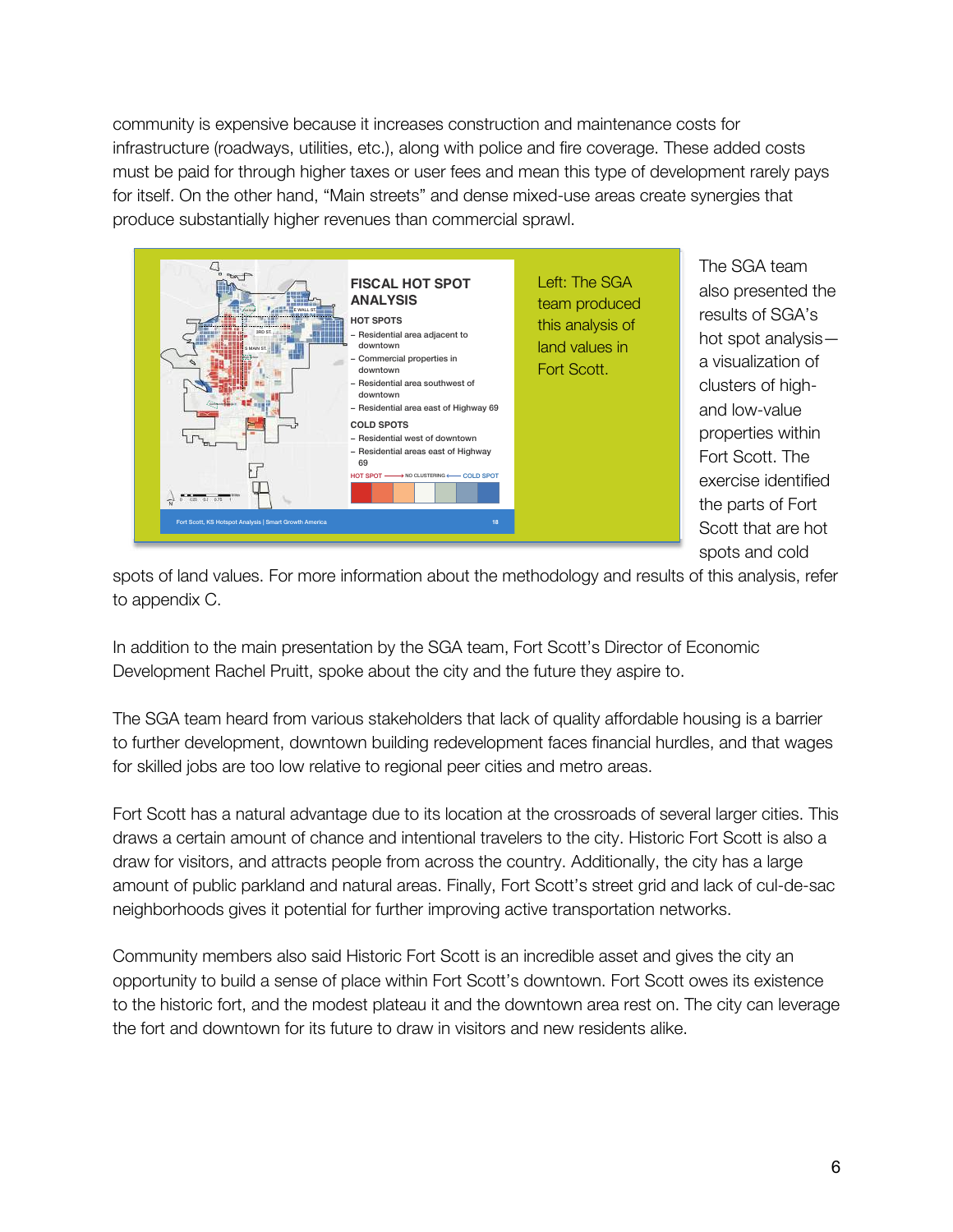Stakeholders multiple backgrounds identified opportunities for the community to better connect the community college, on the city's near-southeast side with both the downtown and industrial areas for both access to jobs, but also to encourage students to patronize downtown businesses.

The SGA team reminded workshop attendees that decisions we make today are for the next seven generations. While we may not live to see the fruits of our labor, our children, and grandchildren will live with them.

The remainder of the workshop was devoted to small group discussions and presentations back to the larger group. The participants were divided into six groups. The groups each received a large paper map of the city, and surrounding area along with an oversized worksheet for identifying goals for the city and how to achieve them.

| <b>Group Exercise</b><br>Think about your group's overall goal                                                                                                           |                                                                                                                                                              |                                                                                                       |                                                                                                                                                           |                                                                                                                                |                                                                                                                                            |                                                                                                                                                          |
|--------------------------------------------------------------------------------------------------------------------------------------------------------------------------|--------------------------------------------------------------------------------------------------------------------------------------------------------------|-------------------------------------------------------------------------------------------------------|-----------------------------------------------------------------------------------------------------------------------------------------------------------|--------------------------------------------------------------------------------------------------------------------------------|--------------------------------------------------------------------------------------------------------------------------------------------|----------------------------------------------------------------------------------------------------------------------------------------------------------|
| S.M.A.R.T<br><b>Actions</b><br>Activate should contribute to secretar<br>of a goal and by MAMY. Specific,<br>Messureakle, Actionable, Release4, and<br>have a Time frame | What is this and<br>why is it important?<br>Describe this sympa and write sytua complete and<br>compelling assessor or two please why it's<br>trigravitainit | <b>Immediate Next</b><br><b>Steps</b><br>(News J. Adventise)                                          | How will we<br>know success?<br><b>Third about exclus, sumbors that are</b><br>Annualist and researcable to track. Flund<br>qualitative one quantitative. | Timeframe<br><b><i>Uhart B.A. Mon.</i></b><br>Ministern E-32 Mint<br>Leng J-J Years<br>(Foot than to adjust those as repaired) | Lead and<br><b>Supporting Role</b><br>What is the artmen's researcher<br>Chicago in militariazione<br><b>Theat will require File sylly</b> | Cost and<br>Implementation<br><b>Resources</b><br>Friend of lane analysis in their volt to tried in<br><b>Skillad accounting functing sources excel-</b> |
| <b>Specific</b><br><b>Measurable</b><br><b>Achievable</b><br><b>Relevant</b><br><b>Time Frame</b>                                                                        | How will this<br>action help<br>reach your<br>goal?                                                                                                          | What<br>should the<br>community<br>do within<br>the first 100<br>days to<br>implement<br>this action? | And what<br>are the<br>potential<br>challenges<br>$\alpha$ r<br>roadblocks<br>to success?                                                                 | What are<br>the short-<br>term.<br>medium-<br>term, and<br>long-term<br>steps?                                                 | <b>Which</b><br><b>individuals</b><br>and entities<br>will lead<br>and<br>support<br>vour<br>action?                                       | How much<br>will your<br>action cost<br>in dollars<br>and time?<br>How could<br>it be<br>funded?                                                         |

The instructions for completing the worksheet are shown here.

On the worksheet, participants identified each action and a path for achieving it. They could also draw changes visually on their map.

For a list of participants at the workshop, refer to Appendix A and for a summary of the workshop discussions, see appendix B.

Note: The intent of these workshops is neither for Smart Growth America to create a plan nor bind the communities to any particular course of action, but to assist ongoing regional efforts to create a more vibrant, successful region, consistent with the goals of their envisioned plans.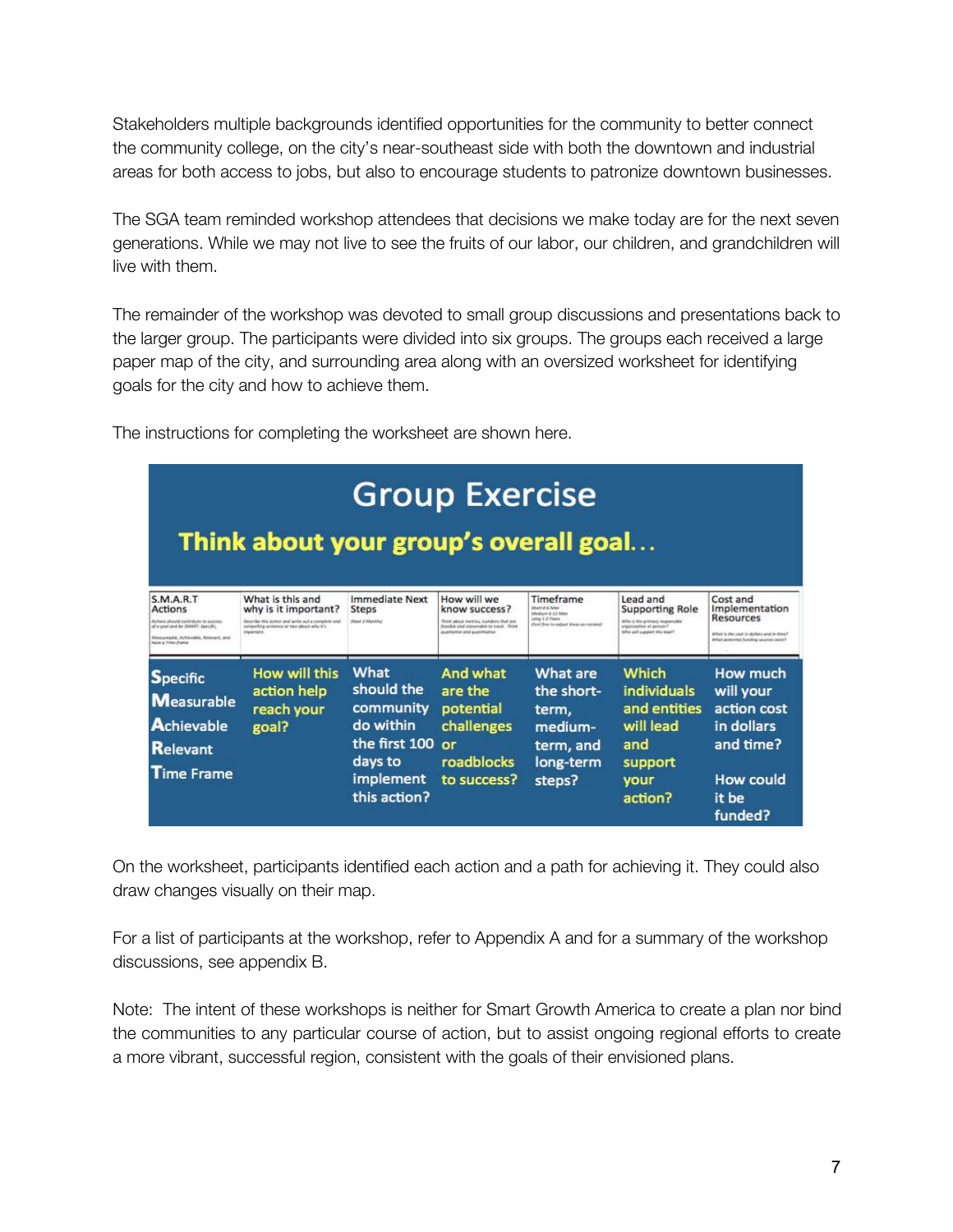# Lessons from the workshop on the built environment and fiscal and economic health

Communities around the nation are always concerned about their fiscal and economic health. This is especially true of small towns and rural regions.

Fiscal health means a local government's bottom line: Does the life cycle cost of a project's investment—upfront infrastructure, ongoing service provision and eventual repair and maintenance—cost more than what it produces in tax revenue?

Economic health includes the general economic well-being of the community and its region: How does new investment and development add to or detract from the creation of economic competitiveness, fiscal efficiency and sustainability, jobs, jobs access, retention of local talent, cultural identity and wealth?

In approaching these questions for Fort Scott, as in any part of the country today, it is important to consider three broader trends:

# **First: Our nation's demographics are changing in a way that profoundly affects the housing market in large cities and rural areas alike.**

Demographic trends are moving the housing market strongly away from conventional suburban housing<sup>1</sup>. That presents a significant opportunity for rural communities to compete for new growth. The two biggest demographic groups in the nation—retiring Baby Boomers and Millennials (18-39 year-olds) — both express strong preferences for a more walkable, urban/village lifestyle.

Data tells us that ten percent of all city-dwelling Americans would prefer to live in rural locales if those places are walkable, connected to the larger region and possess a strong sense of character and place. That represents a pool of 26 million potential transplants that the area could compete to attract. Indeed, forty percent of Millennials prefer to live in rural places, provided those places have a vibrant rural fabric. The vast majority of net new households formed have no children at home, and most of them are one- and two-person households, which are much more likely to prefer a walking lifestyle. These trends depart from those experienced in the latter half of the 20th century.

#### **Second: The formula for economic growth is changing.**

<sup>1</sup> See "The Changing Shape of American Cities," Luke J. Juday, Weldon Cooper Center for Public Service, University of Virginia, March 2015.

<sup>&</sup>quot;Demographic Reversal: Cities Thrive, Suburbs Sputter," William H. Frey, Brookings Institution, State of Metropolitan America Series, June 29, 2012.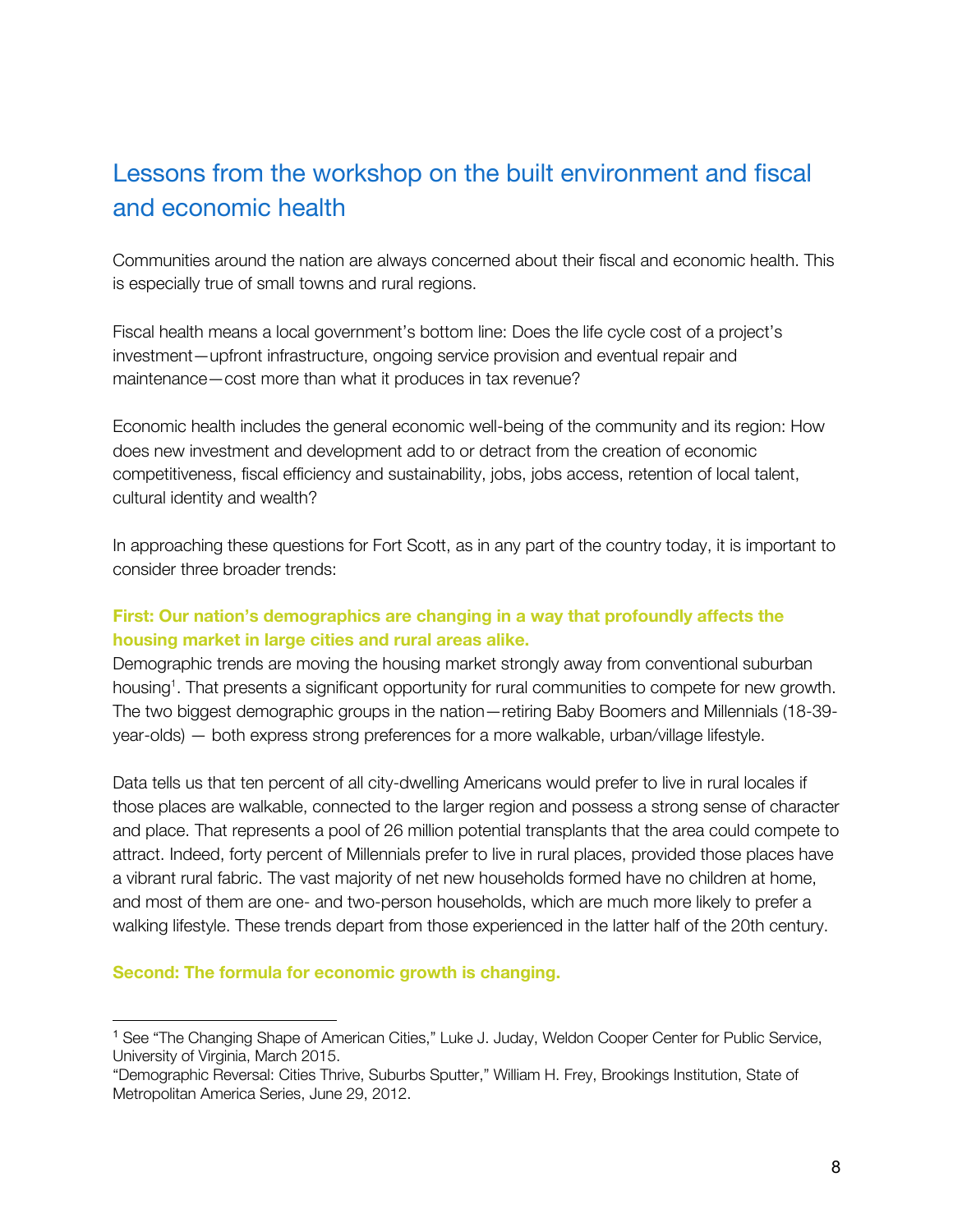Business growth used to be driven by large corporations that operated in a fashion that was both private in ownership structure and linear in manufacturing and production. In the past, new

# The 21st Century Economy

- Creativity, knowledge, innovation
- Importance of networking, interaction
- Demand for skilled workers

"A region's most important source of competitive advantage is its workforce. . . it's the pool of talent that attract firms, particularly in the knowledge economy.' -- Ania Ania Wieckowski,<br>Harvard Business Review, May 2010 æ.

research breakthroughs occurred in sealed research laboratories controlled by the companies that owned them. Manufacturing and other business processes occurred in assembly-line situations, with little interaction across or inside industries. These conditions led to communities that featured large, sealed-off campuses and tended to be linear in their arrangements.

Today, business growth is driven by collaboration among many types of entities — private companies, research institutions, universities, and

others — that must interact frequently and work together creatively. This trend requires cities and communities that encourage interaction and collaboration — the opposite of the older model described above. How communities are designed directly impacts their ability to create interactive and collaborative environments.

Most significantly, the innovation economy, as it is sometimes called, depends heavily on skilled workers. The companies that are driving innovation are pursuing highly educated talent, especially among Millennials. Increasingly, companies find it necessary to locate in places where their target workforce wants to live. Increasingly, that means walkable communities.

**People on the move are looking to relocate to places with a high quality of life. In fact, they are willing to sacrifice salary for location. High quality of life is defined more and more by the character of the town center than by the size of a front yard or square footage of a home.**

Every region, small or large, has ubiquitous "big box" retailers that are successful and generate major sales tax receipts. However, because they are ubiquitous and the same in every community, they do not create a shopping experience that is unique to a particular community. With online buying playing a bigger role for consumers, especially bargain hunters; many are looking for a more authentic experience when they shop in person. This type of retail occurs most readily in downtowns, along walkable city blocks.

There is a distinctive niche in downtown Fort Scott for additional small specialty retail, restaurants, and coffee shops that will attract locals as well. These types of establishments should make no effort to compete with "big box" retailers. Rather, they should seek out niches that those other generic stores in generic places cannot fill.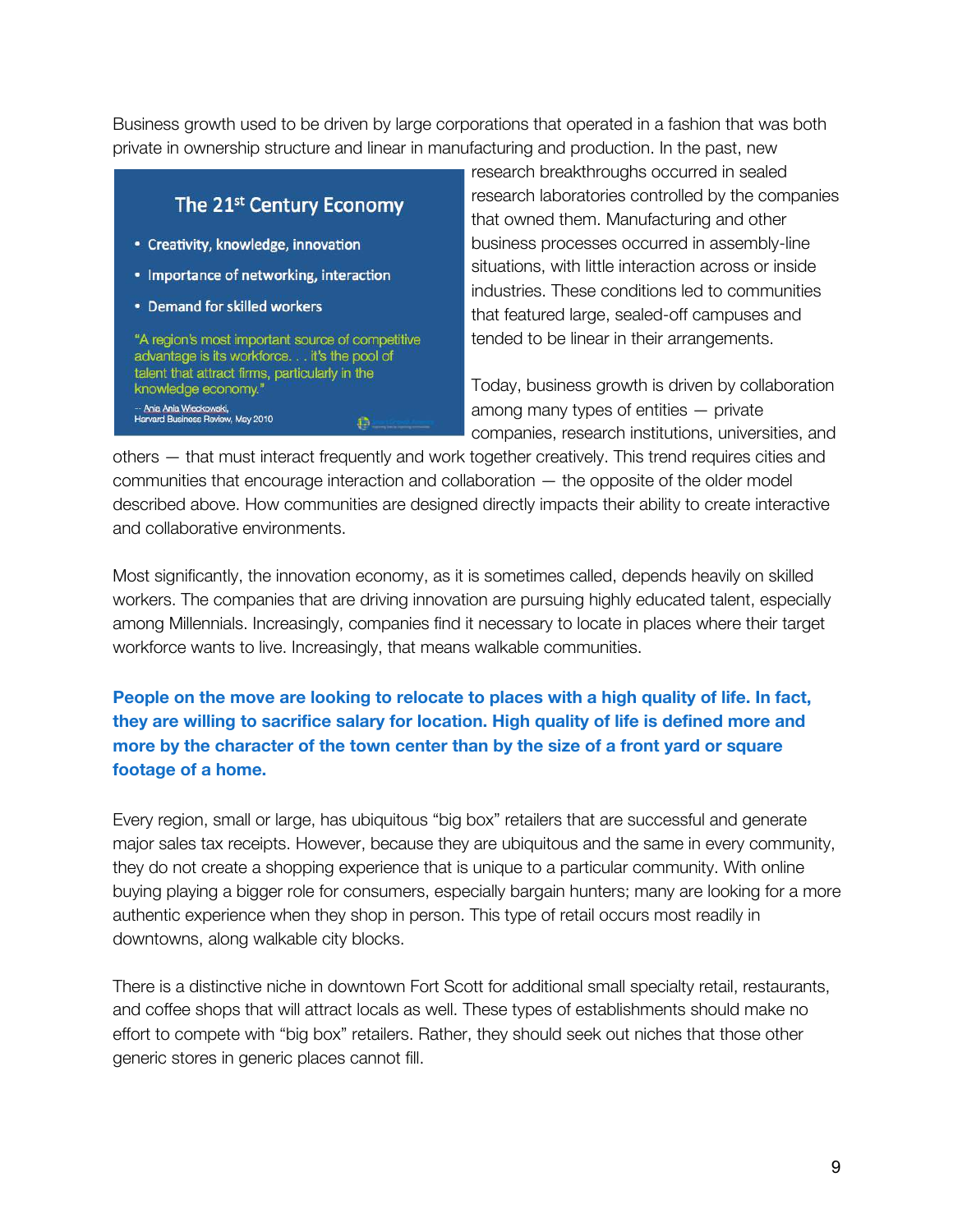Major retailers that once developed in suburban locations only are now adopting a retail presence and footprint suitable for a storefront in a downtown. This is especially true in, for example, Franklin, TN. In addition, we are experiencing more online buying and some retailers are already imagining a downtown presence that is more cost effective because it has limited staff and no stock. Customers select their item locally and it is shipped to their home.

Consumers are demonstrating strong preferences for shopping locally at unique establishments that offer handcrafted or regional products. They prefer this experience to be a short distance from their homes and offices and within a comfortably walkable town center. This is bringing new value to traditional walkable main streets. Fort Scott is well suited to taking advantage of this shift in consumer choice.

## **Third: Sprawling development patterns are making it more difficult for local governments to balance their budgets.**

Development patterns that sprawl outward from a town center require extensive investments in capital infrastructure and ongoing service delivery. Sprawling development requires more infrastructure to serve relatively few people and requires service providers such as firefighters and school buses to travel farther. More compact development patterns reduce both life-cycle infrastructure costs and operating costs.<sup>2</sup>

A 2013 study by Smart Growth America, Building Better Budgets: A National Examination of the Fiscal Benefits of Smart Growth Development<sup>3</sup>, concluded that, compared to conventional suburban development, smart growth patterns can achieve savings of one-third or more in upfront infrastructure cost, and 10% annually in ongoing operating expenses. Smart growth development patterns can generate up to ten times more revenue on a per-acre basis.

More recently, SGA's Core Values: Why American Companies are Moving Downtown<sup>4</sup> examines the characteristics, motives, and preferences of companies that have either relocated, opened new offices, or expanded into walkable downtowns between 2010 and 2015. Smart Growth America partnered with global real estate advisors Cushman & Wakefield to identify nearly 500 companies that have made such a move in the past five years. Of those, Smart Growth America interviewed representatives from more than 40 companies to gain a better understanding of this emerging trend. These companies' new locations are in areas that are dramatically more walkable than previous sites. The average Walk Score of companies' previous locations was 52; the average

<sup>2</sup> For more information, see: http://www.smartgrowthamerica.org/research/the-fiscal-implications-ofdevelopment-patterns/

<sup>3</sup> The full report can be downloaded at, http://www.smartgrowthamerica.org/building-better-budgets. <sup>4</sup> The report is available for download from https://smartgrowthamerica.org/resources/core-values-whyamerican-companies-are-moving-downtown/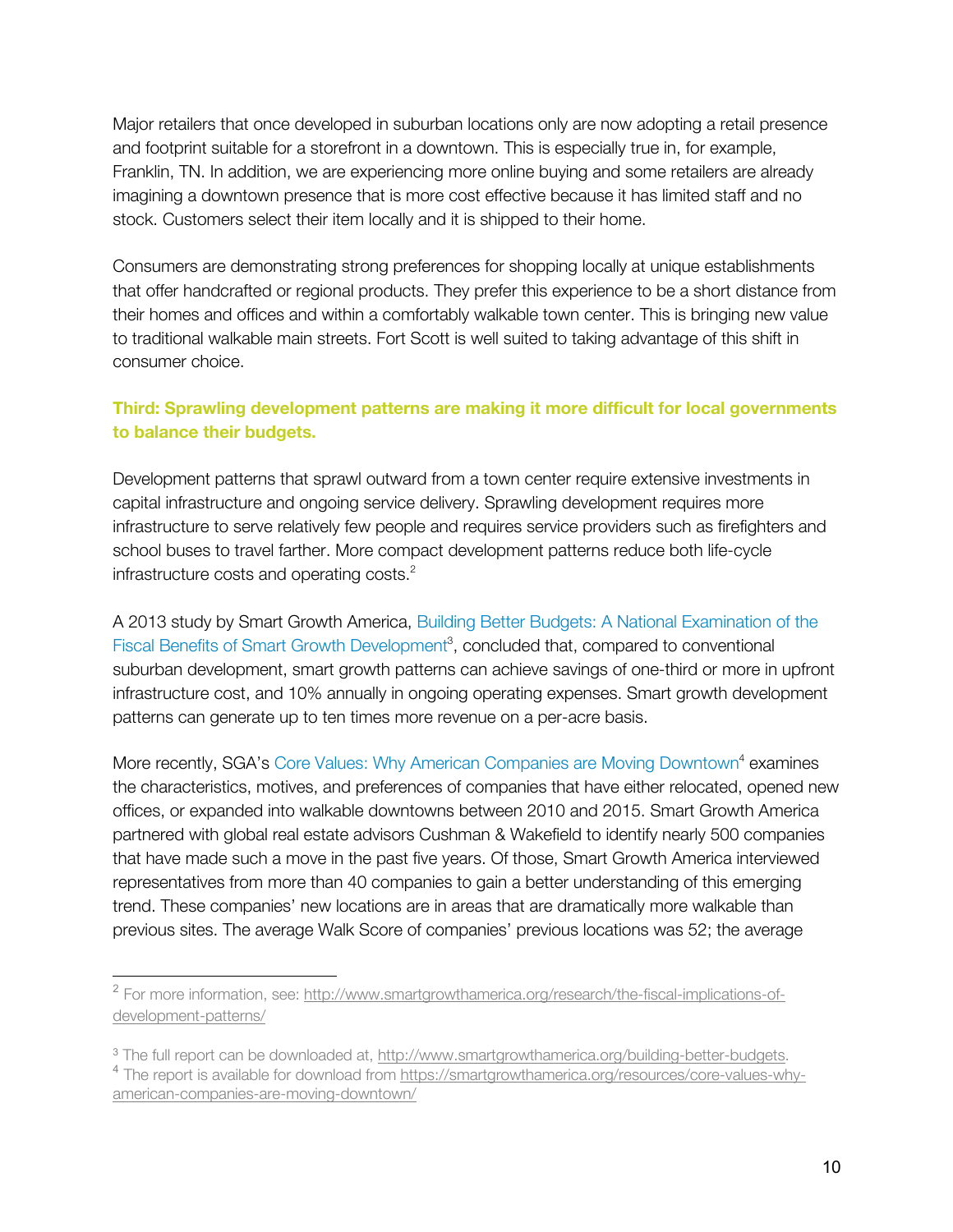Walk Score of the new locations is 88. Similarly, Transit Scores grew from an average of 52 to 79 and Bike Scores bumped from an average of 66 to 78.

This trend is visible across the country, in big cities and small ones alike and should be a factor in the economic development strategy of all communities, including Fort Scott.

Note: Not all of these trends will be completely relevant in every situation. Rural communities are more reliant on private automobile ownership, and transit is often less feasible in these situations. But it is important to bear all three in mind in considering the fiscal and economic health of any community.

# Takeaways from SGA's visit

The SGA team identified the following takeaways taking into account everything they heard and observed during their visit to Fort Scott.

- Fort Scott's economy relies more on manufacturing than others of similar size.
- The city's network of brick streets have an interesting history and make it a unique place
- A surprising number of people commute from Fort Scott to Kansas City, and elsewhere.
- It seems like people involved in real estate development are risk averse
- There is a fair amount of construction in the downtown
- Foot and car traffic are very light in the downtown during weekdays
- Strong entrepreneurial spirit within the city
- Apparent divide in property values east and west of US Route 69

# **Assets and Opportunities**

- Historic Fort Scott
- Unique brick streets
- Walkable neighborhoods and downtown
- County will soon own the former Mercy Hospital building
- Community college is well regarded
- Food and lodging sectors have quality offerings
- Tight knit community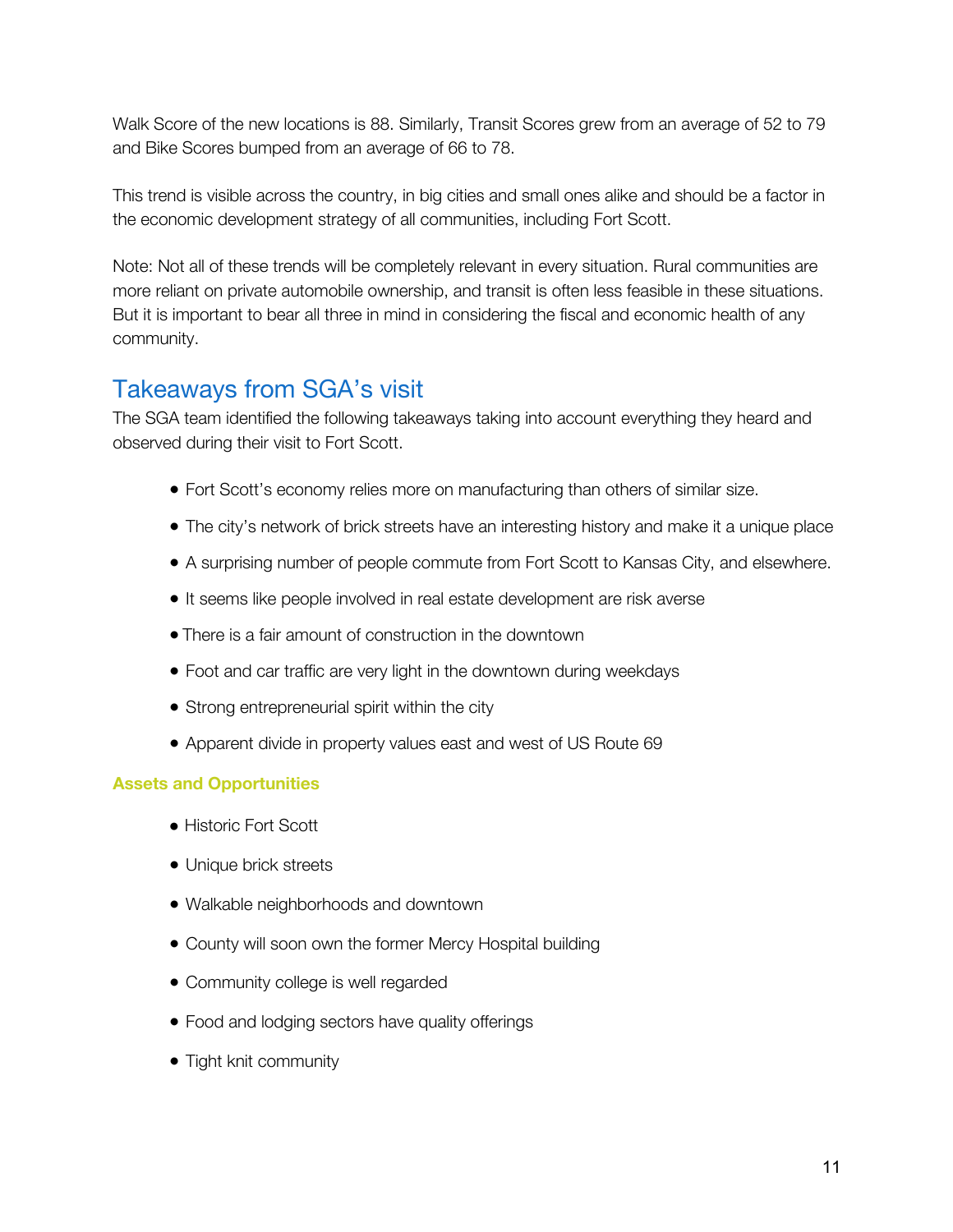#### **Potential Obstacles**

- Hard to retain young, skilled workforce who are developed locally
- Long-term population decline
- Budget shortfalls in prior years
- Community identified as insular by some
- Historic renovation procedures appear prohibitively complex due to lack of local experience with processes and incentives.

# Participant viewpoints

Appendix B summarizes each group's discussion, numbered in the order of verbal presentation at the workshop.

# Actions for Success

Fort Scott has many strengths. Its downtown core is walkable and compact. Historic buildings lend it a strong identity and scale. Existence of Fort Scott Community College provides youthful energy to the city and creates a potential pipeline for future residents and entrepreneurs. Keeping downtown as its heart, Fort Scott can create a community where new workers want to live and businesses thrive. Building cohesion between the downtown, the community college, and industrial park, the city can grow its center and feed off these successful nodes by connecting them to each other.

The remainder of this memo takes into account everything the SGA team saw and heard during our visit to Fort Scott including our observations from the walking and driving tour, the input received during the workshop, and breadth of work in other communities in similar circumstances.

We offer the following recommendations and associated action steps.

## **1. Create an advisory and implementation committee to carry out action items included in these Next Steps.**

The workshop hosted by Smart Growth America was a great first step towards planning for Fort Scott's long-term economic and fiscal health. The city and region should be proud of its local assets, history, culture, and amenities. Those present at the workshop were enthusiastic about the future of the community in terms of its vision and opportunities – and may form the basis for an implementation committee if a suitable body does not already exist.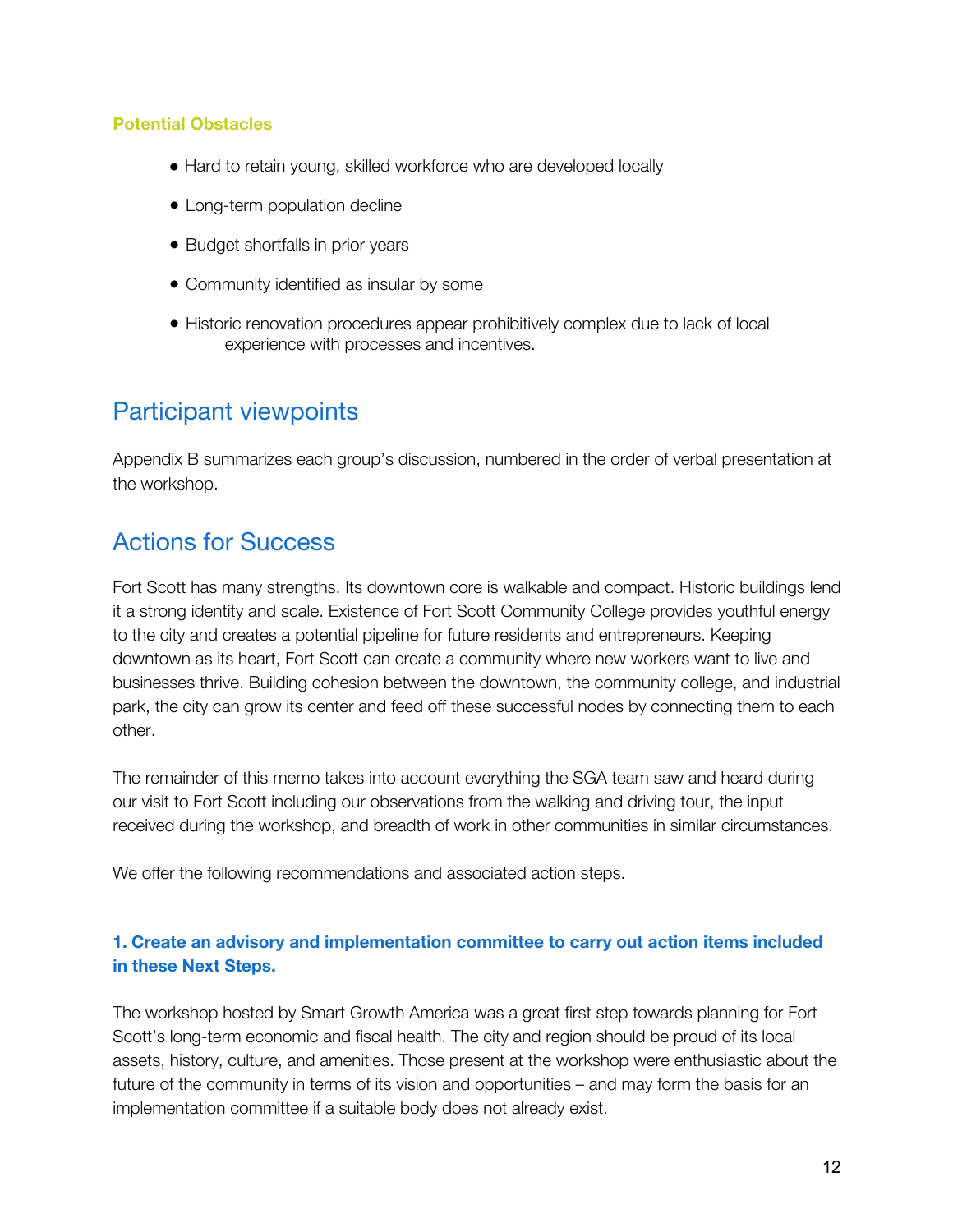However, Fort Scott chooses to implement it, building local leadership capacity is vital to move these next steps forward. Smart Growth America recommends establishing an implementation committee to take responsibility for the next steps recommendations. It should be clear to others in the community, and the committee itself, where the committee derives its authority from and who it answers to.

This body should begin meeting as soon as possible. Members of the committee should come from, but not necessarily be limited to, the following sectors of the community – representing diverse stakeholders:

- Local government Fort Scott (both elected officials and staff)
- Major employers
- Small business owners
- Representatives of the arts community
- Fort Scott Chamber of Commerce
- Healthcare and Education
- Other downtown representatives

The action items provided in the remainder of this document are intended to be comprehensive and, to maximize the chances for success. It is important that this implementation body designate a chair responsible for the overall effort and a lead for each action item.

#### **Short-term Actions (1-6 months)**

- Hold the first meeting of this body soon after receiving this finalized memo and establish a regular meeting schedule (at least monthly)
- Elect a chair and designate a lead for each of the recommended action items
- Report back to the city on a regular basis

#### **Medium- and Long-term Actions (6 months and longer)**

• Ensure that this body continues meeting on a regular basis and that all members are encouraged to be engaged in the process

#### **2. Foster land uses that create fiscally sustainable development patterns.**

In a small community, the temptation is to accept any development as a step forward, even if the project does not advance their established goals and vision—including an economically and fiscally sustainable future. Fort Scott's leaders are encouraged to put the long-term vision and goals for the city ahead of pursuing short-term financial gain comprised of uses incompatible with their longterm strategic vision for the community.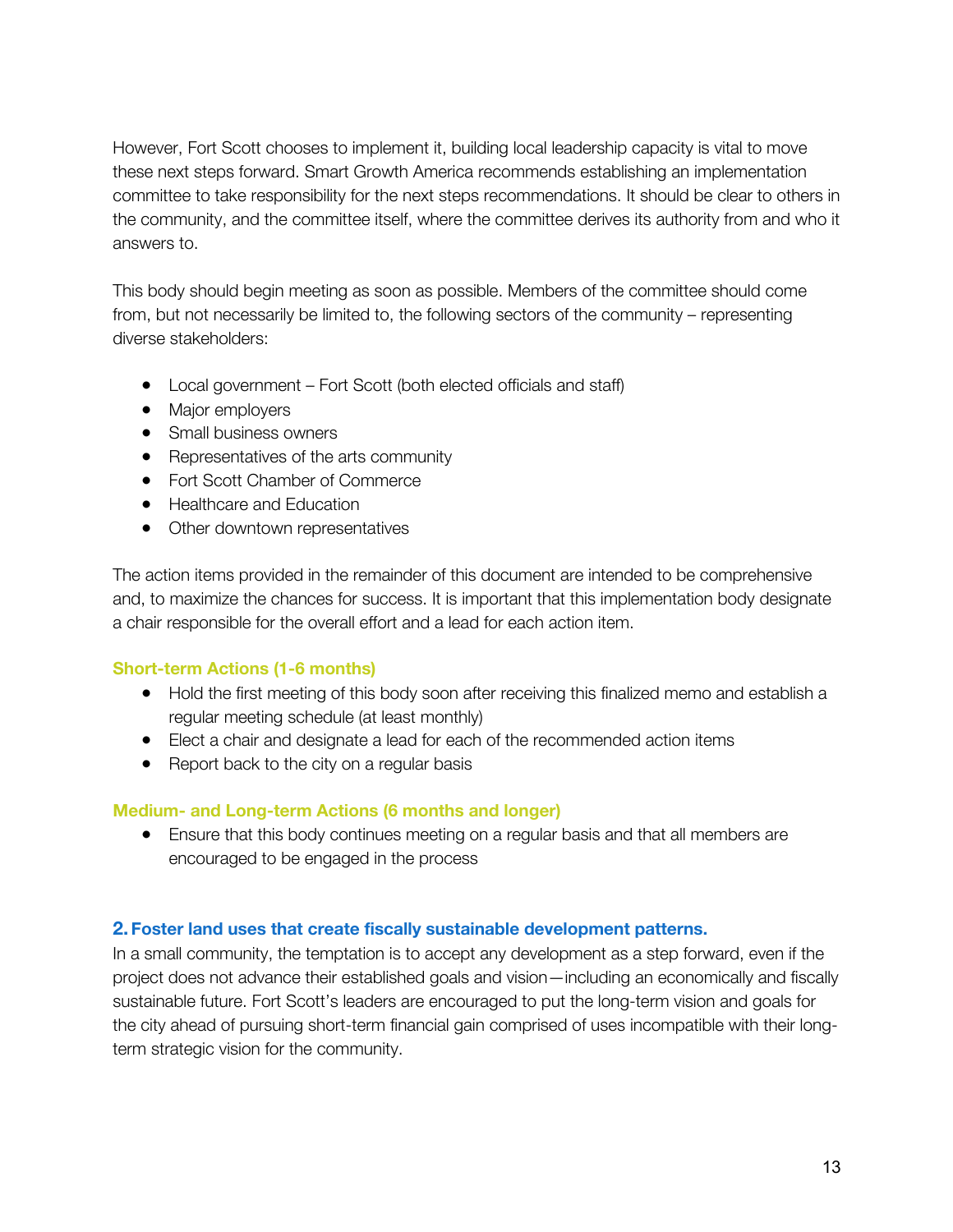SGA's hotspot analysis shows properties in the city's hotspot were moderately valued relative to the rest of the city, an average of \$93,000 per acre. By contrast, the value per acre in the rest of Fort Scott is roughly \$40,350 per acre. See Appendix C for more information on the hotspot analysis.

The hotspot analysis supports the conclusion that walkable neighborhoods in and around downtown Fort Scott are the places to focus on housing, including workforce units that will entice community college graduates and new hires at Fort Scott's major employers to live in the community. Further, the existing roadway and utility infrastructure to make these projects a success already exist in these areas. There are sufficient lot sizes, and existing buildings ready to be rehabbed in downtown.



The SGA team recommends focusing the community's development on its existing assets in downtown, taking care to plan for the land uses for each as described above and in the accompanying figure. Any further development on the city's outskirts will dilute city resources and divert resources from the city center and existing neighborhoods, which contain areas that could be the most economically productive part of Fort Scott. Additional development on the city's edges would come at a cost, including new infrastructure such as utilities and police / fire coverage, which will be financially problematic for the future. Finally, such new development will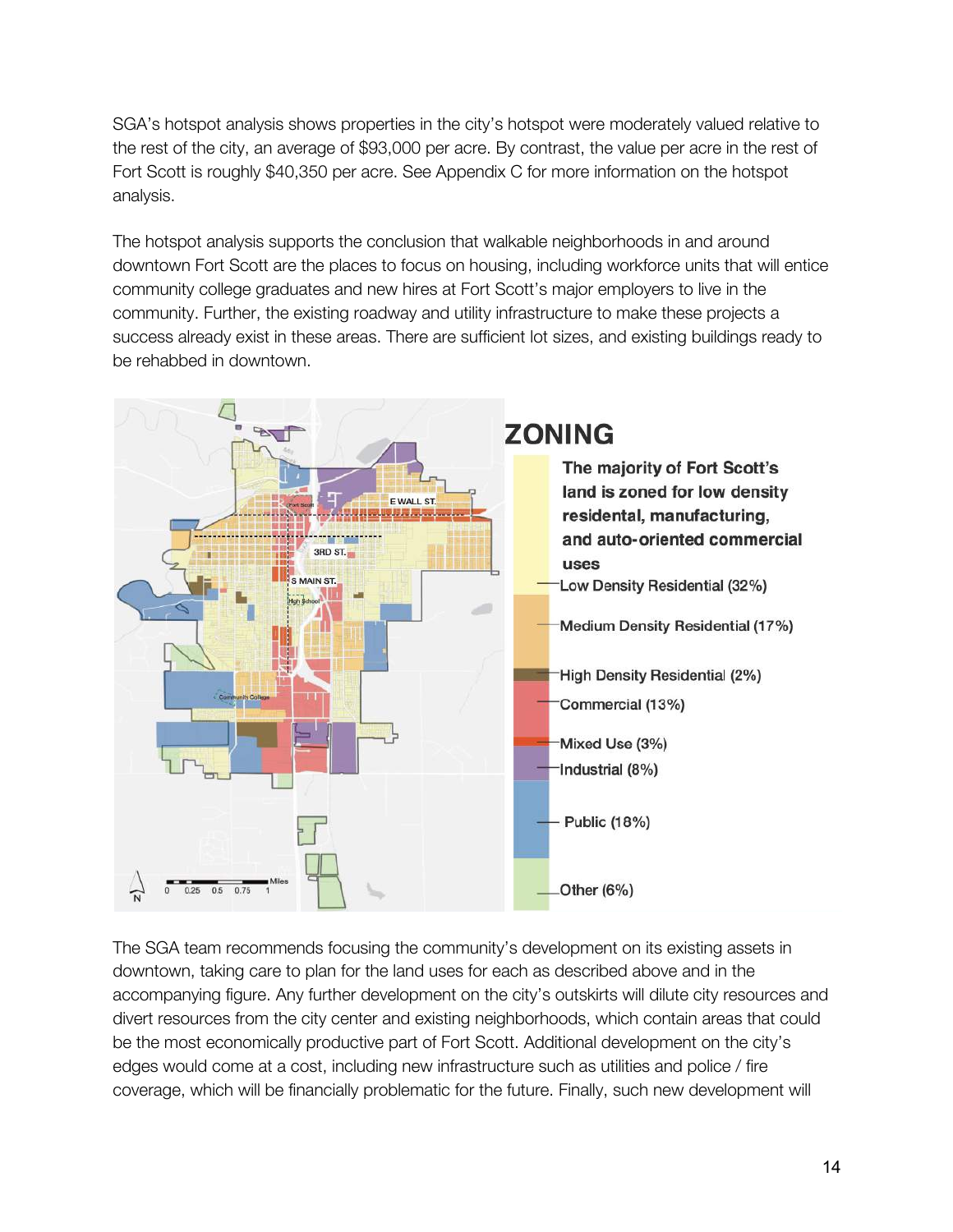create a traffic problem, in the form of extra vehicle miles through the downtown rather than shorter trips to the downtown, some of which wouldn't have to be done by car.

# It is extremely important that large institutions, like colleges and regional medical centers are closely connected to downtown to provide synergies.

To adequately serve the needs of Fort Scott's population, as well as to provide the greatest economic impact and return on investment, as it is reoccupied, the medical center should remain closely connected with downtown. Many major hospitals, most often flagship hospitals, are located in urban areas near a downtown or other nearby neighborhoods. The Cleveland Clinic's main campus occupies several city blocks on the city's east side Fairfax neighborhood. The University of Michigan's main hospital is very near its nearby downtown and Amtrak train station. The pattern holds for smaller places too.

This is not about sick, elderly, or disabled patients walking from home to the hospital to receive treatment. And we do not expect that hundreds<sup>5</sup> of doctors, nurses, and other hospital staff-as well as family members and friends visiting patients—will walk or drive to Common Ground Coffee or other downtown amenities at lunchtime. Rather, once they finish their shift, hospital employees, who are already close to downtown, are more likely to stay there for dinner at Sharky's, a event at Historic Fort Scott, or buy some baseball cleats at J&W Sport Shop. The same is true for those visiting patients. Taking advantage of nearby options for food, entertainment, and everyday errands is only possible with the health center located reasonably close to downtown.

# **3. Revisit existing master plan.**

Audit plan to find elements that are out-of-date or don't fit with city's long-term objectives A city's master plan should outline its desired trajectory. Each part of it should further, even indirectly, the general future vision for the area. Sometimes, master plans become aggregations of old plans or compilations of various different plans for smaller areas that make up the whole city. In those instances, the master plan is no longer a single guiding vision for the area.

The implementation committee should examine the existing master plan to ensure it is a clear and cohesive document that furthers the city's future vision for itself.

If the city's goal is to concentrate development downtown and limit annexation, the master plan should reflect that. The implementation committee should identify portions of the plan that are inconsistent with that new direction for the city and recommend alternatives to those officials in charge of Fort Scott's next master plan. If necessary, the committee should recommend, and the

<sup>5</sup> http://www.nlep.org/Regional-Data/Leading-Employers/Lincoln-Employers.aspx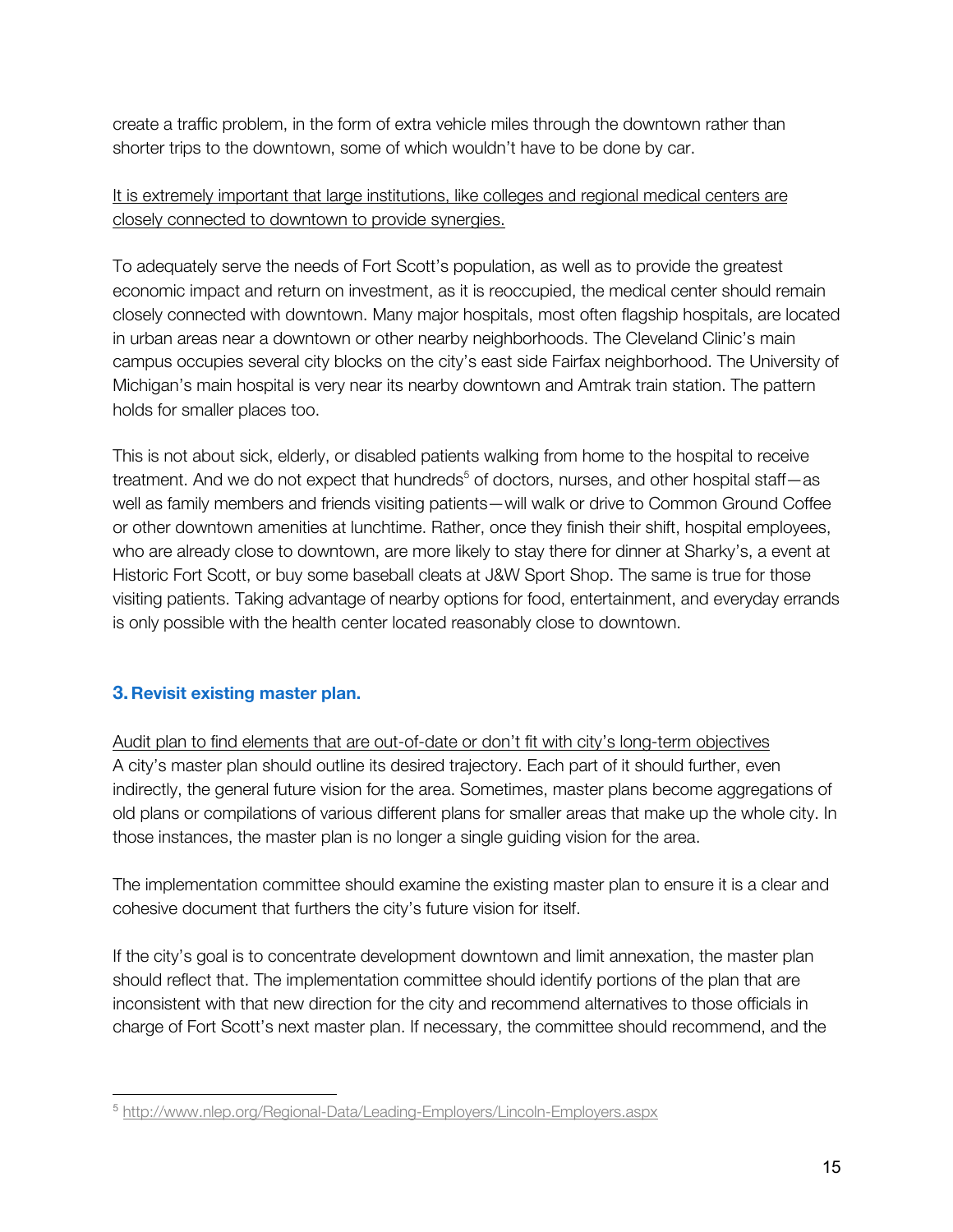city should enact, revisions to the master plan to reflect changes in the community's long-term development priorities.

### Include elements that further city's goals for downtown

The implementation committee should focus on the master plan's existing direction for downtown. The committee should account for what is and isn't mentioned. To the extent Fort Scott wants housing, businesses, hotels, and other uses in the downtown, they should look for where those uses are mentioned in the plan. If they are absent, the committee could draft language to integrate those uses into the plan.

# **4.Audit current land use policies and zoning regulations.**

## Building codes: enforcements and incentives

Blighted stock discourages new investment. As the community courts new retail in the downtown, many entrepreneurs will avoid buying buildings that require hefty investments to make structures usable. A bad roof can negate a good deal.

The SGA team heard many residents and business owners with concerns about the regulatory environment for buildings, particularly listed historical structures. Concerns about complying with historic property regulations were common. To allay these concerns, a workshop for city economic development staff and downtown stakeholders, along with a comprehensive audit of the city's building code, fire code, and other regulations would be helpful.

A "demolition by neglect" ordinance has proven an effective tool for preventing blight. To address the fines levied under such an ordinance, building owners will either invest in their property to meet code requirements or sell it to another party who will do so. Fines will push them to invest into building maintenance to avoid expensive penalties. Conversely, reward programs encourage building owners to make a choice for their property compatible with the city's ordinances. The City of Meridian, Mississippi, for example, has established a process for handling reported code violations.<sup>6</sup>

However, both incentives and penalties should be utilized to ensure owners take care of their property and positively influence community development. Greenville, South Carolina is an example of a successful incentive program.

In 2001, Greenville created a Commercial Corridors Façade Improvement Program that helps commercial property owners improve the appearance of buildings and properties and eliminate blight. Painting, decorative awnings, window or door replacements, storefront enhancements, landscaping, irrigation, streetscaping, outdoor patios and decks, exterior wall lighting, decorative

<sup>6</sup> https://www.meridianms.org/city-departments/community-development/code-enforcement-division/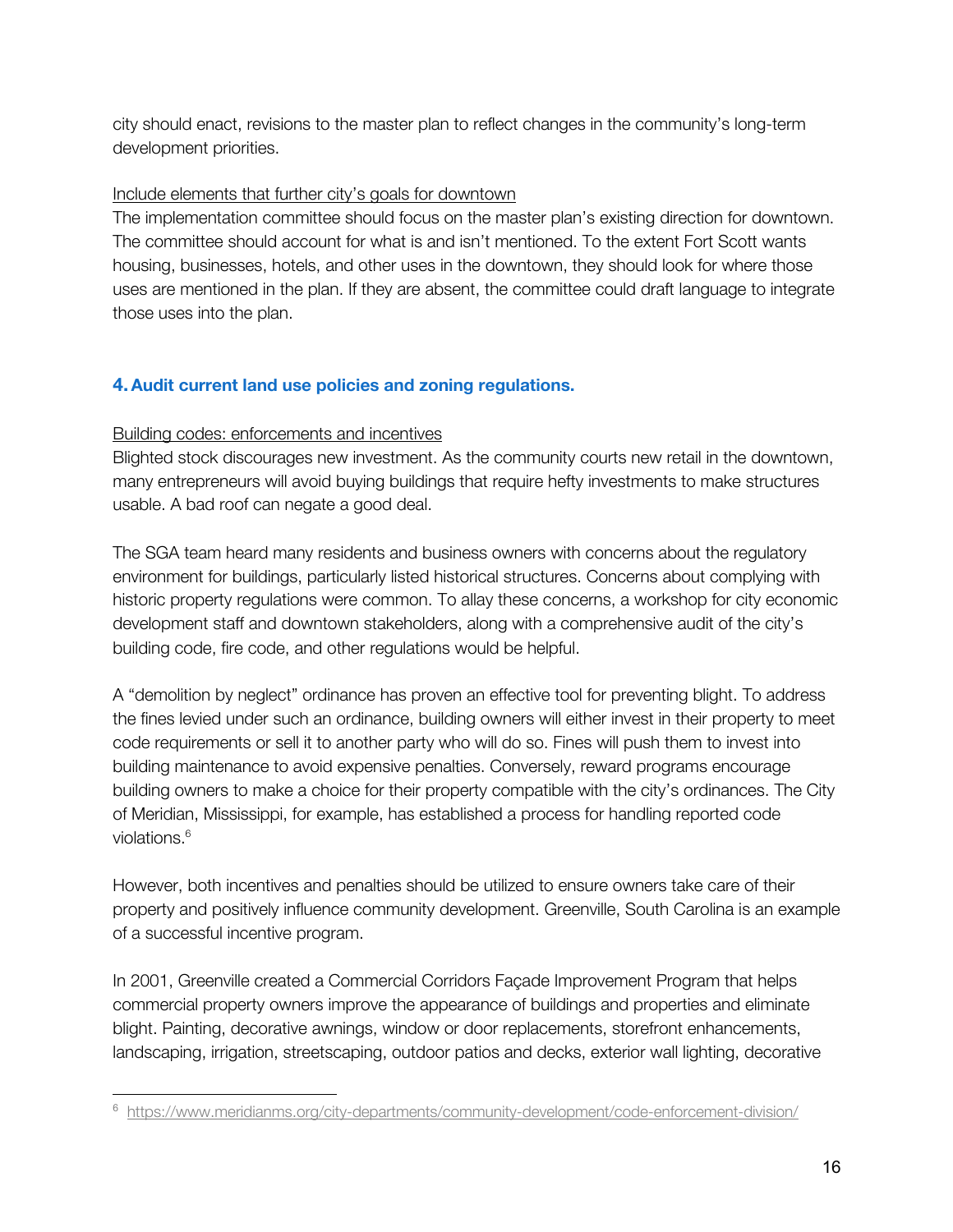post lighting and architectural features are all eligible under the program. For expenses under \$10,000, the city reimburses 50 percent and for additional expenses, up to 20 percent with a maximum award of \$10,000.<sup>7</sup>

Noblesville, Indiana offers both tax abatements and a facade grant program, among other incentives, for investments in downtown.<sup>8</sup>

#### Open vacant second story windows

Consider opening second story windows that have been blocked even if the space behind them is vacant or used for storage. Dress the window exteriors to create appearance of activity happening inside. This may include artwork and/or curtains.

Making the spaces behind upper windows appear occupied and alive creates an impression from the street that the area is more active than it really is. The look also adds architectural interest to each building individually.



Building with boarded upper windows Source: Google Maps

Occupied windows, Thomas, WV Source: Miles2Go/Michael Harding

#### **Short and Medium-term Actions (1-12 months)**

● Audit local ordinances impacting outdoor dining to allow more establishments to allow patrons to eat and drink outside where space allows

<sup>7</sup> https://www.greenvillesc.gov/341/Facade-Improvement-Program

<sup>8</sup> http://www.choosenoblesville.com/incentives-grants/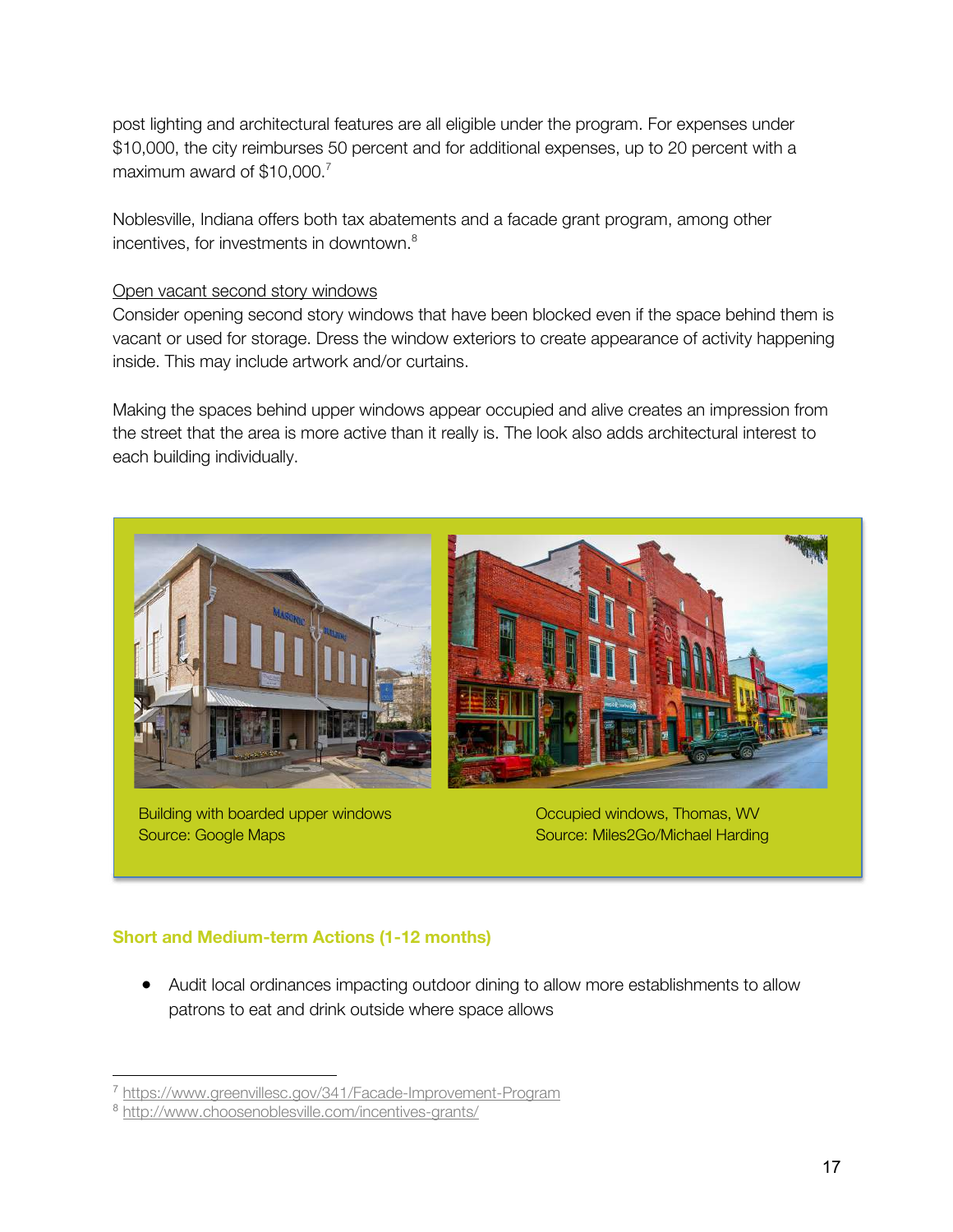● Educate staff and stakeholders on how to navigate historic preservation rules while retaining economic viability.

## **Long term Actions (12 months and longer)**

Reform regulations to provide clarity and ease barriers to infill development and ultimately encourage such development.

# **5. Develop a cohesive plan for the integrated use of legacy buildings and historic structures in downtown Fort Scott.**

Fort Scott must define its vision for downtown by creating a cohesive plan for the city center including plans for its historic buildings and how best to utilize existing open space. Every decision either adds to or subtracts from that vision.

This means that, as downtown renovations are planned, the community must not view each restoration project as merely a standalone building. Rather, these legacy structures collectively create a framework and context for both Fort Scott's history and its future that is worthy of celebration and community pride.

In the downtown core, Fort Scott should preserve historic buildings to the greatest extent possible -- at least the facade if the whole building isn't salvageable. Each legacy building contributes to the whole of downtown, is critical to the storytelling of Fort Scott's history, and provides unique spaces for adaptive reuse.



Source: City of Meridian

A few key properties should be among the first to focus on:

Lowell Milliken Center and Scottish Rite Temple: The Lowell Milliken Center is already a popular community asset and gathering space. Its success shows that local leadership and nonprofits can create hubs for public gatherings and discourse. Next door, the empty lot where buildings used to stand before a 2005 fire destroyed them. The empty lot has limited landscaping but is otherwise empty. It represents an attractive opportunity to expand the Lowell Milliken Center's

programming outdoors while creating a natural gathering space in downtown. Dumont Plaza in Meridian, Mississippi, is similar to the lot next to the Lowell Milliken Center. The space was previously occupied by a large building that burnt down. The space was repurposed as a park that compliments the surrounding buildings and provides a natural event space.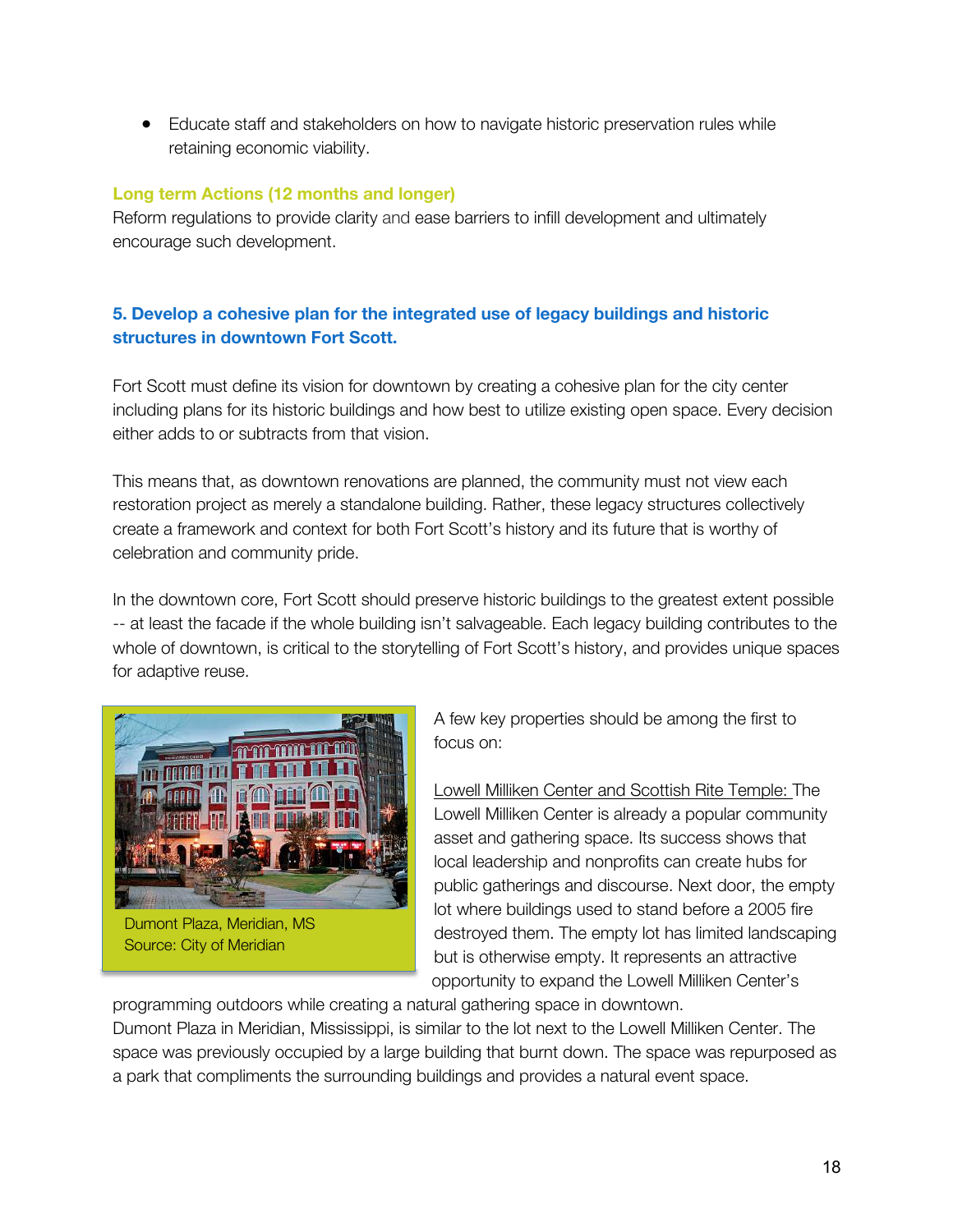Fort Scott, can leverage its almost fully intact downtown to make the open space an asset rather than a drag on downtown in much the way Grand Rapids turned a triangle-shaped parcel into the center of the community's soul.



Transformation of Maple Leaf Gardens from hockey arena to grocery store, 1999-2011. Sources: (left) Wikimedia/Horge; (center) Urban Toronto; (right) 680 CFTR-AM

The Scottish Rite Temple in downtown Fort Scott is a looming presence on Main Street. The building houses a large meeting room, 550-seat auditorium, and other spaces that are unique to its designed role.<sup>9</sup>

Similar to the Temple in Fort Scott, Maple Leaf Gardens in Toronto, Canada, loomed over its surroundings after their NHL and NBA teams moved out in 1999. The arena, which opened in 1931, sat dormant until a grocery chain bought the structure and undertook a renovation to convert the space, into its flagship location and a multisport athletic complex for a nearby university.

The building is now a community asset; providing jobs, groceries, recreation, and entertainment for the area. The Temple in Fort Scott could undergo a similar transformation, but on a smaller scale. Downtown Fort Scott could benefit on multiple fronts by occupying the historic structure, and gaining a grocery store, with spillover foot traffic for other businesses.

The city could also pursue a more traditional approach, restoring the Temple into a theater, along with other office or residential space.

The Dixie Theatre opened in 1928 as the New Astor Theatre. Over several ownership and name changes, the building is has potential to be a regional center for the performing arts. Operating since 2006 as the Dixie Center for the Arts, the theater hosts a variety of events ranging from community theater shows to professional networking mixers.

<sup>9</sup> https://www.fstribune.com/story/2046044.html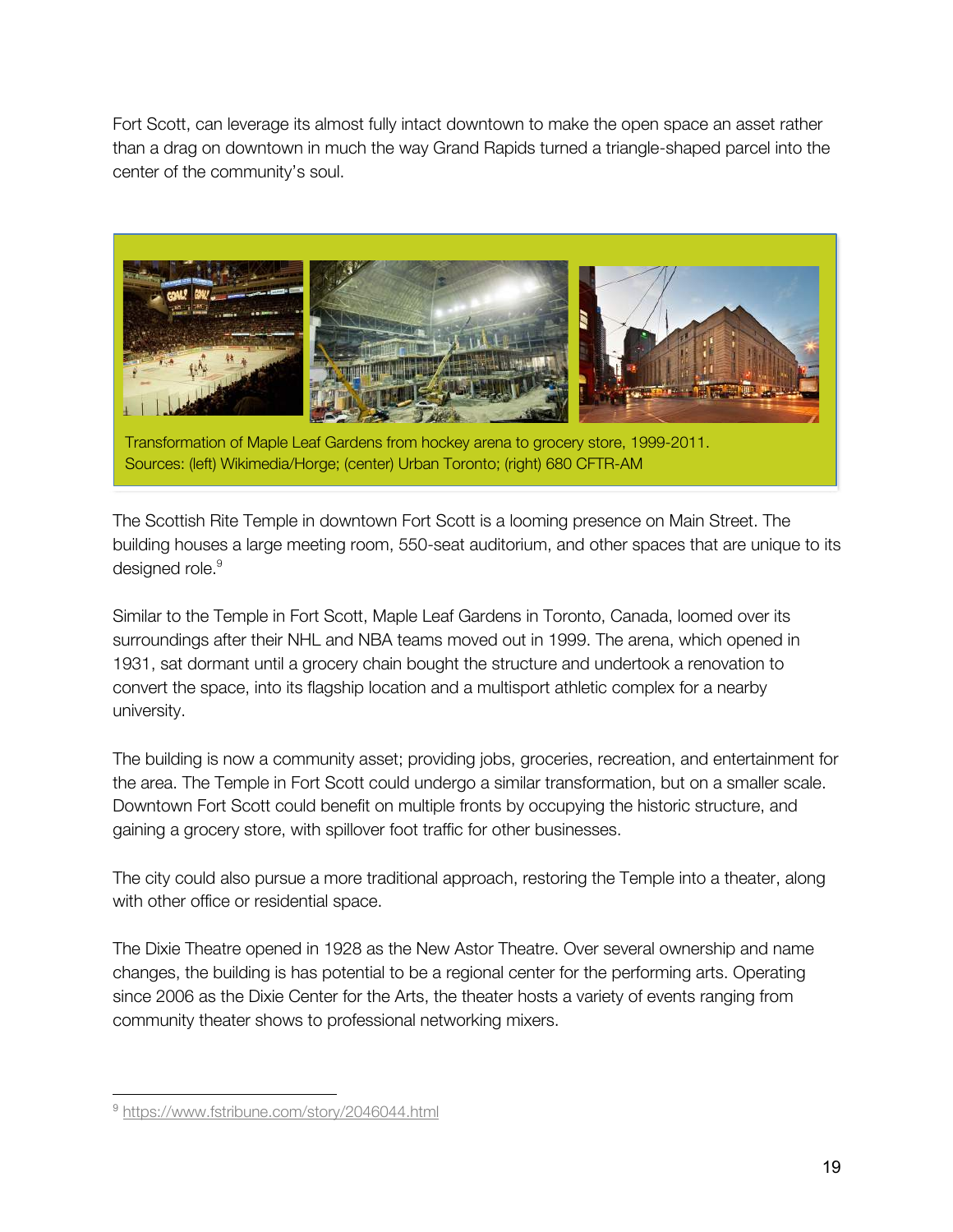Other communities have renovated historic theaters; many of them now home to robust performing arts spaces. Examples include:

- Talladega, Alabama: The Ritz Theatre, originally opened in 1937, completed a major renovation in the late 1990s, transforming it into the "the premiere performing arts center of East Central Alabama".10
- Sheffield, Alabama: The Ritz Theatre opened in 1928 as a silent movie house. In the 1980s, after being closed for more than 30 years, it was purchased by the Tennessee Valley Arts Association and reopened as a performing arts space. Activities today include classes and programming for all ages.<sup>11</sup>
- Williamsport, Pennsylvania: The Community Arts Center (originally the Capitol Theatre) is another example of a renovated historic venue, successful through a community collaboration and vision.<sup>12</sup>

As part of the process, Fort Scott should reach out to these and other venues who have successfully renovated and reopened. Those involved may be able to provide valuable feedback on the process, including pitfalls to avoid.

# **6.Seek new development projects to fill in downtown's "missing teeth" while paying careful attention to building and site design, and overall housing supply.**

#### Repair the street wall and fill in missing teeth:

The street wall describes the "wall" created by buildings being lined up right against each other. It creates an impression that someone is in a dense, fully occupied place. By "missing teeth", the SGA team is referring to vacant properties or underutilized properties such as surface parking which could be redeveloped into a more productive land use. This will help make downtown into a more pedestrian-friendly area where people enjoy spending time. Fort Scott has a mostly intact



street wall throughout much of downtown, but there are a few places where gaps exist. If it's not practical to construct buildings in the empty spaces, develop programming for the sites to turn them into sources of activity rather than dead space.

#### Site Design

Buildings – active spaces, which generate people – serve to engage and activate the street space. This is done by both creating an attractive street wall and through buildings' permeability (doors and windows). These

<sup>10</sup> http://ritztalladega.com/history/

<sup>11</sup> https://www.tvaa.net/visit-the-ritz-theatre/theatre-history.html

<sup>12</sup> https://www.caclive.com/us/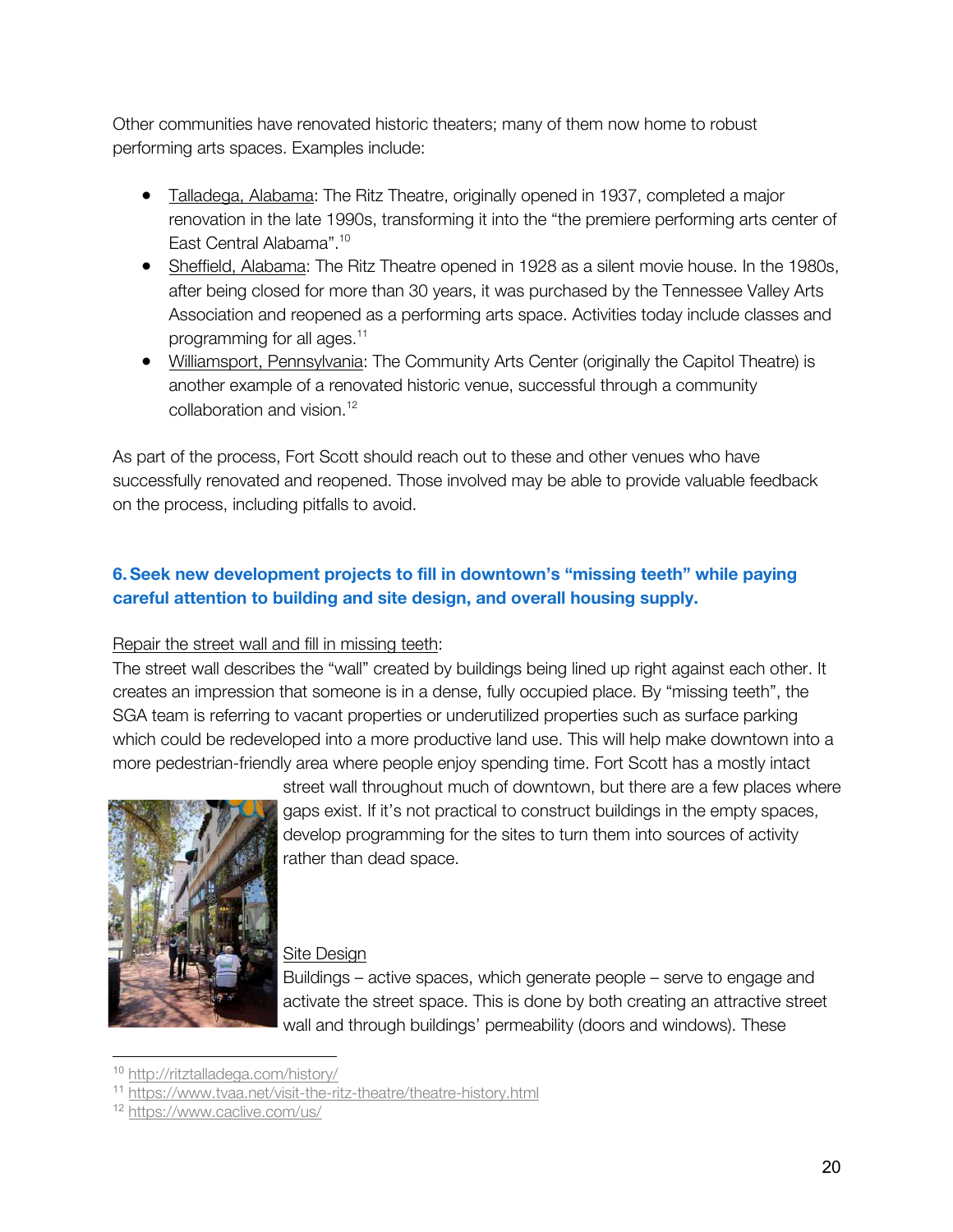techniques promote human contact and make passersby feel comfortable. The building itself should front the sidewalk and meet the block face.

When any new buildings are being planned or redeveloped downtown, special attention should be paid to how any included parking is designed. Parking can often be wrapped within or behind the building faces to help screen the parking. Feelings of welcome and comfort are lost if cars are in the way between the sidewalk and the building itself.

The SGA team recommends that parking be accessible from side streets or rear alleys to allow the major streets to remain attractive walking environments for pedestrians. This will maximize the best use of the site for those walking between various destinations.

The figure demonstrates the proper placement of surface parking around project sites.



#### Consider adopting a form-based code for downtown

To both facilitate new development and guide it to create the right building envelope, Fort Scott may wish to consider if a form-based code is right for downtown. A form-based code (FBC) is an alternative to the conventional zoning most localities adopted in the mid-20th century. It is intended to regulate development so as to achieve a desired form of the built environment, one that emphasizes walkability and the creation of appealing public spaces, in a mixed-use setting. This contrasts with conventional zoning, which emphasizes the separation of uses, and was developed largely to accommodate an automobile-centric development pattern.

One of the advantages of an FBC is to simplify the project approval process.

Because the community establishes the characteristics of acceptable and desirable development beforehand, application review can become somewhat routine, or at least simplified. Protracted negotiations among applicants, government, and community members can be avoided. This has benefits both for developers (concerned about the uncertainties of the entitlement process, and the associated costs that may be incurred) and for neighbors (concerned about the nature of the development that may occur next to them, and the impact on the neighborhood).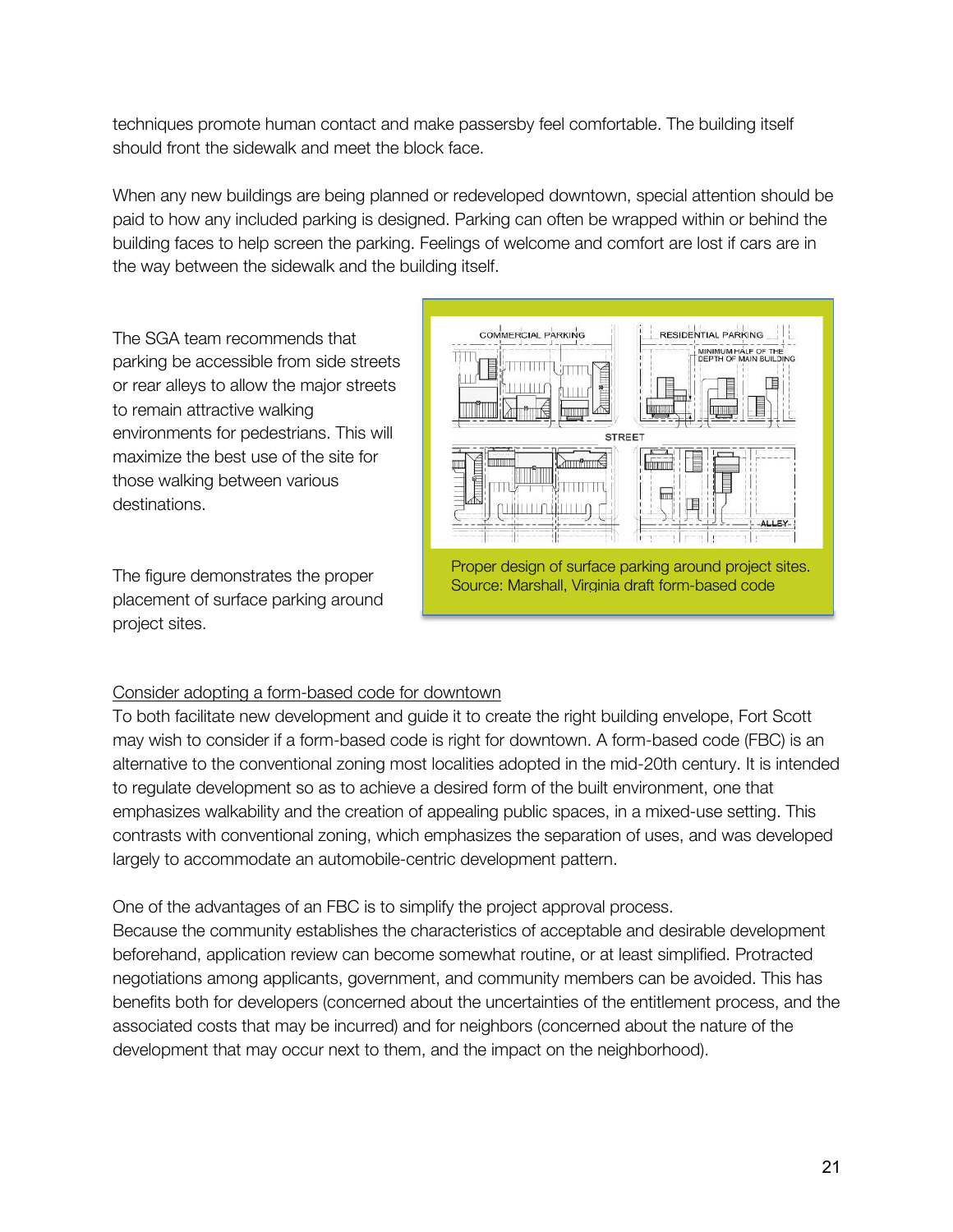The potential benefits over time, in achieving a community's goals for development, do require significant "upfront" investment in a planning effort, including the time of municipal staff and citizens.

Refer to the Form-Based Code Institute (a program of Smart Growth America) resources page for more information on implementing FBCs.<sup>13</sup>

# Focus on small lot homes and small format multifamily units

Traditional small lot homes and small format multifamily units are the right types of residential development to focus on around downtown. This will add some density and allow for housing choices while preserving the historic look and feel of downtown. These types of homes fit the character of downtown, and the most neglected market segment.

# **Short Term Actions (1-6 months) for recommendations #5 and #6**

- Within the advisory and implementation committee identified above, discuss a unified redevelopment of downtown. Work towards reaching a community vision on next steps for the district including prioritization of projects.
- Consider retaining an urban design and/or historic preservation consultant with experience doing smart growth projects to work in conjunction with the city's existing economic development consultant and help the community create this vision for downtown through a master plan.

# Medium-term Actions (6-12 months) for recommendations #5 and #6

- Research funding options (such as USDA grants and loans, low to moderate income tax credits, TIF districts, historic tax credits and New Market Tax Credits) to help finance various redevelopment projects. Refer to appendix D for some potential resources.
- Proactively begin discussions with property owners of targeted properties on the community's vision and goals for downtown.
- Create a plan for reuse of each historic building that takes into account the building's historic use to the community and its best, most productive use for the future.
- Explore adopting a downtown form-based code overlay to encourage building and site design that promotes walkability and placemaking.

# **Long-term Actions (12 months and longer) for recommendations #5 and #6**

● Using available funding sources implement the community's vision for downtown on a building by building basis, keeping the larger picture of the cohesive vision for downtown in mind.

<sup>13</sup> https://formbasedcodes.org/resources/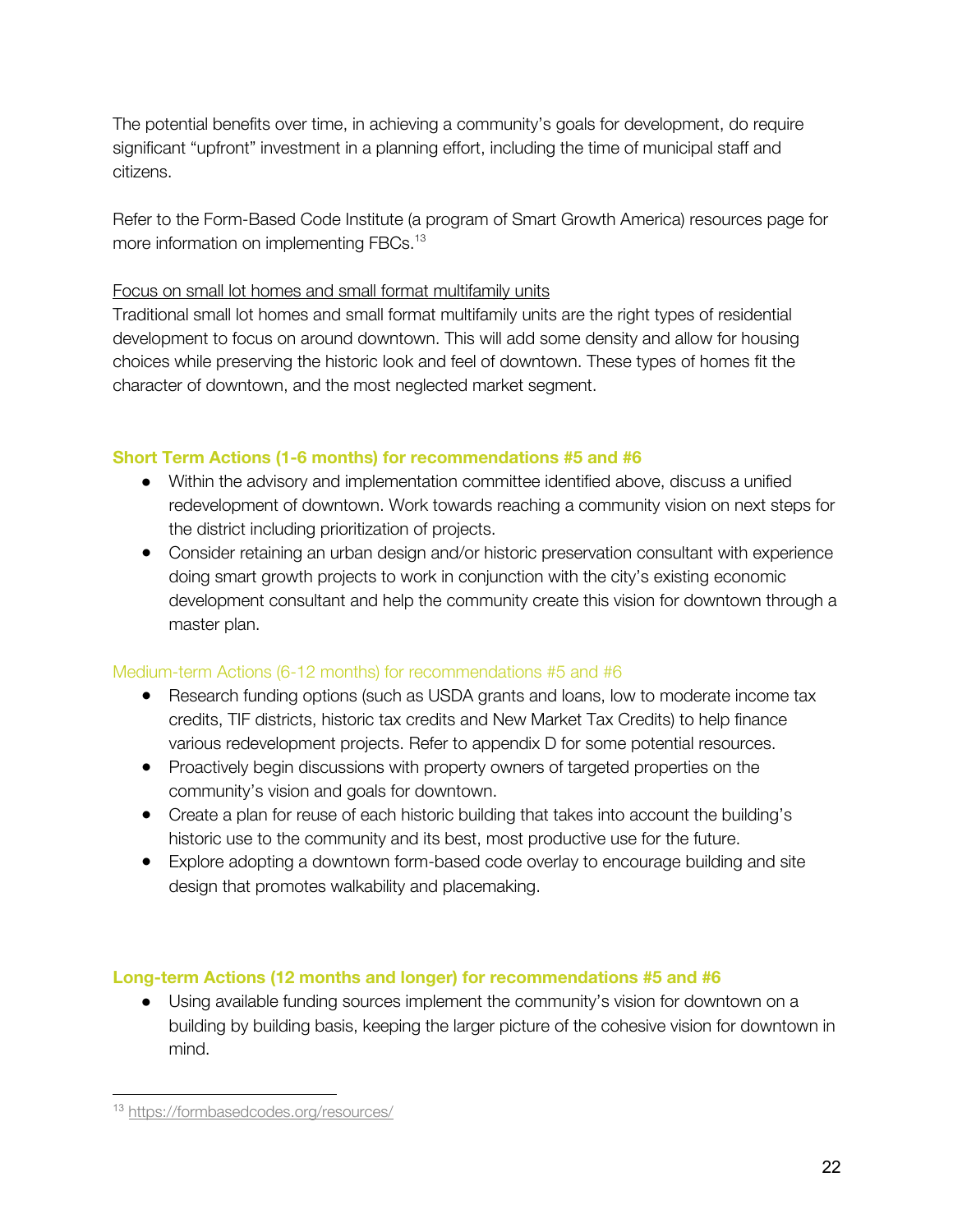## **7. Focus on placemaking and streetscapes with a consistent brand in the city center to make it a destination where people want to visit and to linger.**

We heard many older people describe vivid memories of spending time shopping, watching movies, and doing other activities in downtown Fort Scott when they were younger. Many younger residents can easily identify aspects of downtown that make Fort Scott feel like home. First and foremost, downtown Fort Scott should remain that heart of the city with which so many residents of the city identify. Like the human body, Fort Scott requires a healthy heart to prosper.

While Fort Scott has major employers and activity centers outside the downtown, such as Peerless Products and Briggs Automotive, people working or studying at those places would likely enjoy stopping by Fort Scott's downtown at the end of their day or on days off. Downtown businesses, and the city's treasury would also benefit from strengthening downtown's position as a community-gathering place and center for commercial activity.

Identify one or more "tactical" projects for downtown that are low or no cost to take the first steps. During the workshop, there was discussion about getting more students to stay in Fort Scott after graduation. Without getting into heavy lifts such as building more housing and attracting large, technically sophisticated employers, we heard some interviewees say they thought cultivating more pseudo-public spaces would help create an emotional attachment between students and the city. Also called, "third places," meaning the next place someone is likely to be after 1) home, and 2) work/school; these can be permanent businesses like coffee shops or diners, or recurring but temporary spaces like a sidewalk where food trucks gather. In an economy where much creative and technical work can be done remotely over wireless internet, people can spend a substantial amount of time at their favorite "third places." This time can help form a bond between the community college students and their city, increasing the desire to stay post-graduation.

To cultivate this, the city can encourage pop-up coffee shops or other unique businesses to experiment in empty storefronts. It can also organize times and space to corral food trucks in a central location at regular intervals (weekly, monthly…) in the downtown.

Simple projects such as painting crosswalks on city-owned streets, trimming shrubbery, and other clean up in downtown that can safely be done by members of the public can help bring the community together, engendering a sense of pride and common ownership in downtown.

Further, community events that create temporary gathering spaces in downtown, including temporarily closing off of roadways, can be another driver to help residents see downtown in a new light. Fort Scott already has balconies on many downtown buildings in the area around historic Fort Scott, creating a sense of place that sets the area apart from other parts of the city. The city and National Park Service already hosts regular events downtown and at the fort. Further coordination between the city and NPS to leverage the visitors coming to each other's events will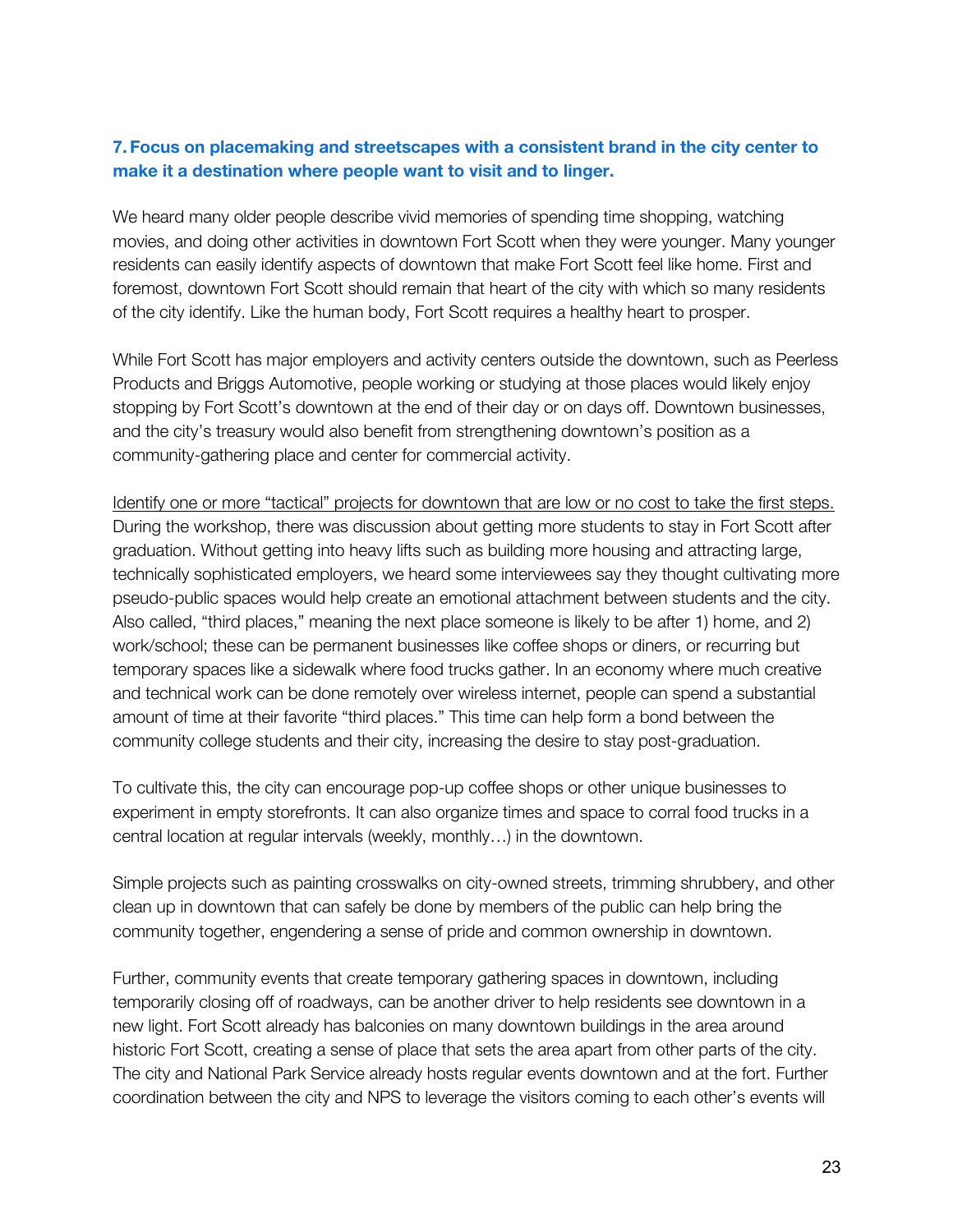improve economic impact for the city, and make the visitors feel like they got more out of their trip. Each event can be a catalyst to bring people downtown, either during the event itself or afterwards for a meal or other commercial activity.



#### Add street name signage at intersections

The SGA team encourages Fort Scott to ensure that every intersection in downtown has the names of the cross streets clearly identified. While locals may instinctively know street names, visitors may not. This will further orient these visitors as to where they are, whether walking or driving, in relation to

downtown's businesses and gathering spots. Again, this signage can follow a unique graphical theme, perhaps drawing inspiration from a historic sign design from the city's past.

#### Manage parking in downtown

Almost without exception, many cities believe they have a shortage of parking. However, there appears to be underutilized parking within Fort Scott's greater downtown area. Managing parking means that Fort Scott should identify available downtown parking on city streets, behind buildings, and in surface parking lots. As noted above, providing trailblazing signage will ensure that drivers know about off street parking and how to get to it. Signage can also include maps with circles radiating out from a parking lot to show how close particular destinations or intersections are from the lot.

The city's off-street parking should have a common system of control and not be exclusive to any one particular destination. The goal is to encourage Fort Scott residents and visitors to park once, in parking that already exists off street, and complete all of their business in downtown without moving their vehicle. This step will require coordination with owners of existing parking lots to ensure that certain parking spaces aren't reserved solely for patrons of one business.

Finally, Fort Scott should identify the existing gaps in the street facade that can be used to connect off street parking to businesses that front the street.



Example of a repurposed alley in Pittsburg, KS with lighting and outdoor dining. Source: Pittsburg State University

# Alley connections and other amenities to encourage outdoor dining

Restaurant patrons enjoy dining outside in nice weather. By bringing its alleys to life and allowing dining tables on the sidewalks where they are unobtrusive will encourage more people to try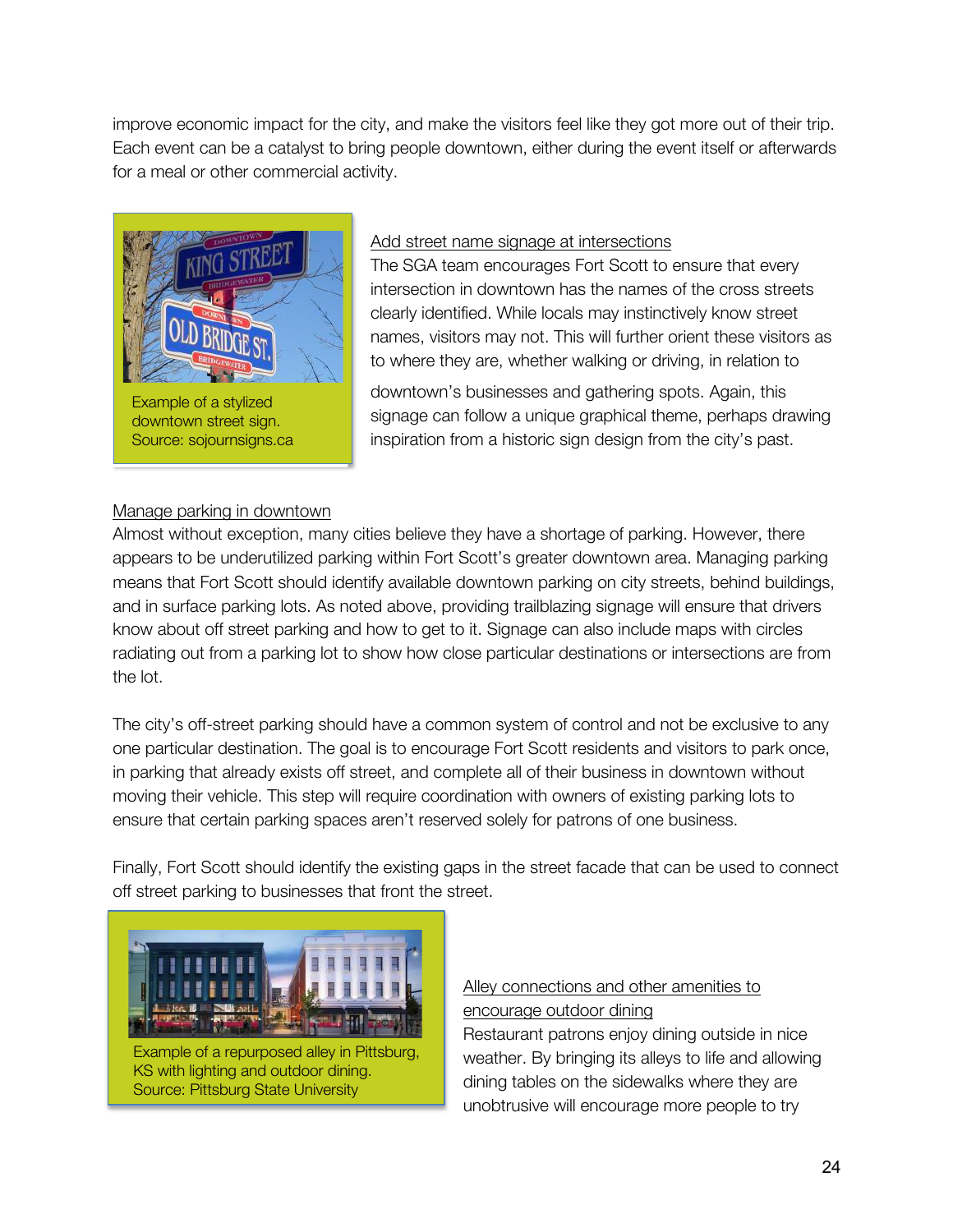downtown's existing and new restaurants.

Alleys need not be used solely for parking. Fort Scott's existing alleys could easily be made more engaging through additional lighting, outdoor dining, and cafe seating. This would make for engaging pockets of activity that, in particular, visitors will enjoy discovering. For reference, the development and public design in Pittsburg, KS and Springfield, MO provides a good example of what could be done with these spaces. Fort Scott has a number of alleys with an appropriate scale and aesthetic for conversion.



Outdoor dining in West Chester, Uutdoor dining in west Criester, and the contract of the contract of the Alley in Culpeper, and Alley in Culpeper, and Alley in Culpeper, and Alley in Culpeper, and Alley in Culpeper, and Alley in Culpeper, and Alley in Cu

Sidewalk dining is another mechanism that attracts diners. A restaurant need only put a single table out on the sidewalk and passersby know the restaurant is open for business. This encourages them to sit down and have something to eat or drink.

The SGA team heard that outdoor

dining or patios may face some obstacles in downtown Fort Scott. We encourage the city to change its ordinances to allow for this type of use in a way that does not impact the use of sidewalks, alleys, or other rights of

way. Examples of communities with outdoor dining ordinances include Alexandria, Virginia<sup>14</sup>; Covina, California<sup>15</sup>; and Winfield, Illinois.<sup>16</sup>

#### Promote downtown lodging

Fort Scott has multiple hotels in and near its downtown that cater to a diverse clientele ranging from families on vacation, to railroad workers. The city should take efforts to promote itself to those already traveling for work in the city. These travelers may decide to enjoy a meal at a local establishment, but they may also see an upcoming event or historical attraction and decide to bring their family to the city for a trip in the future. These visitors will eat in downtown's restaurants, purchase their morning coffee at one of downtown's locally owned coffeehouses, explore the retail establishments, have a drink at a bar, and visit the historic fort and national cemetery.



Virginia with dining. Source: Culpeper Renaissance on **Facebook** 

<sup>&</sup>lt;sup>14</sup> https://www.alexandriava.gov/uploadedFiles/planning/outdoor\_dining\_ordinance.pdf

<sup>15</sup> https://www.codepublishing.com/CA/Covina/html/Covina17/Covina1757.html

<sup>16</sup> http://www.villageofwinfield.com/documentcenter/view/8042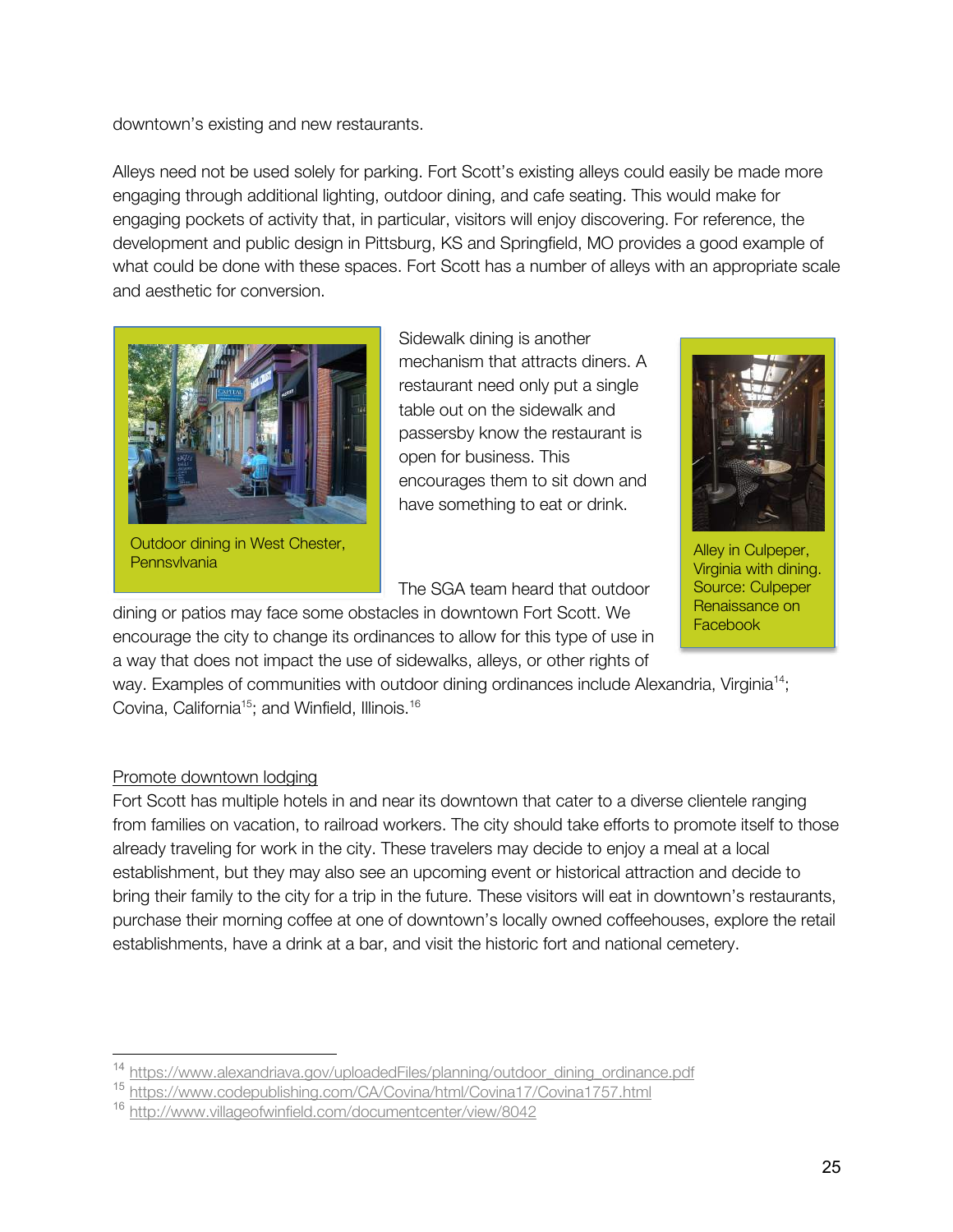#### Community gathering spaces and events

Fort Scott already has several community events of various types and sizes throughout the year. Gatherings in this space, another venue located easy walking distance from downtown businesses, or via temporary roadway closures are another way to bring Fort Scott residents and visitors alike into downtown who will then patronize local businesses before or at the conclusion of the event.



A community event in Erwin, Tennessee Source: Johnson City Press

Beyond special occasions, recurring events that attract people are also great ways to bring people to downtown. During the workshop, the SGA team heard that the park service and city are working to better coordinate their events to leverage synergies between them.

#### Other downtown amenities

Trash receptacles and additional seating throughout all of downtown, perhaps funded by the chamber of

commerce, tax increment financing, community benefits district / business improvement district, local tourism tax revenues, or another entity, will be great

assets. These amenities would beautify the area and encourage people to walk through the downtown by providing comfortable places to rest during their explorations.

#### Pursue traffic calming through downtown Fort Scott

While motorists are generally well behaved in Fort Scott, some extra measures could make those outside cars feel safer and more likely to walk further after parking their vehicles. The installation of traffic calming infrastructure—such as center islands and additional bicycle and pedestrian infrastructure—will further encourage drivers to naturally slow down while passing through downtown. Once visitors are already driving more slowly, this will increase the likelihood that they will consider stopping to explore. Passing and implementing a Complete Streets policy as described below will help Fort Scott continue to ensure the safety of pedestrians and bicyclists is included in future roadway projects.

Fort Scott should consider the sidewalks and city-owned streets not as an inviolate piece of infrastructure that can't be touched, but as an amenity that can be used in conjunction with private sector enterprise to vastly improve the ambiance of the entire downtown.

#### **Short-term Actions (1-6 months)**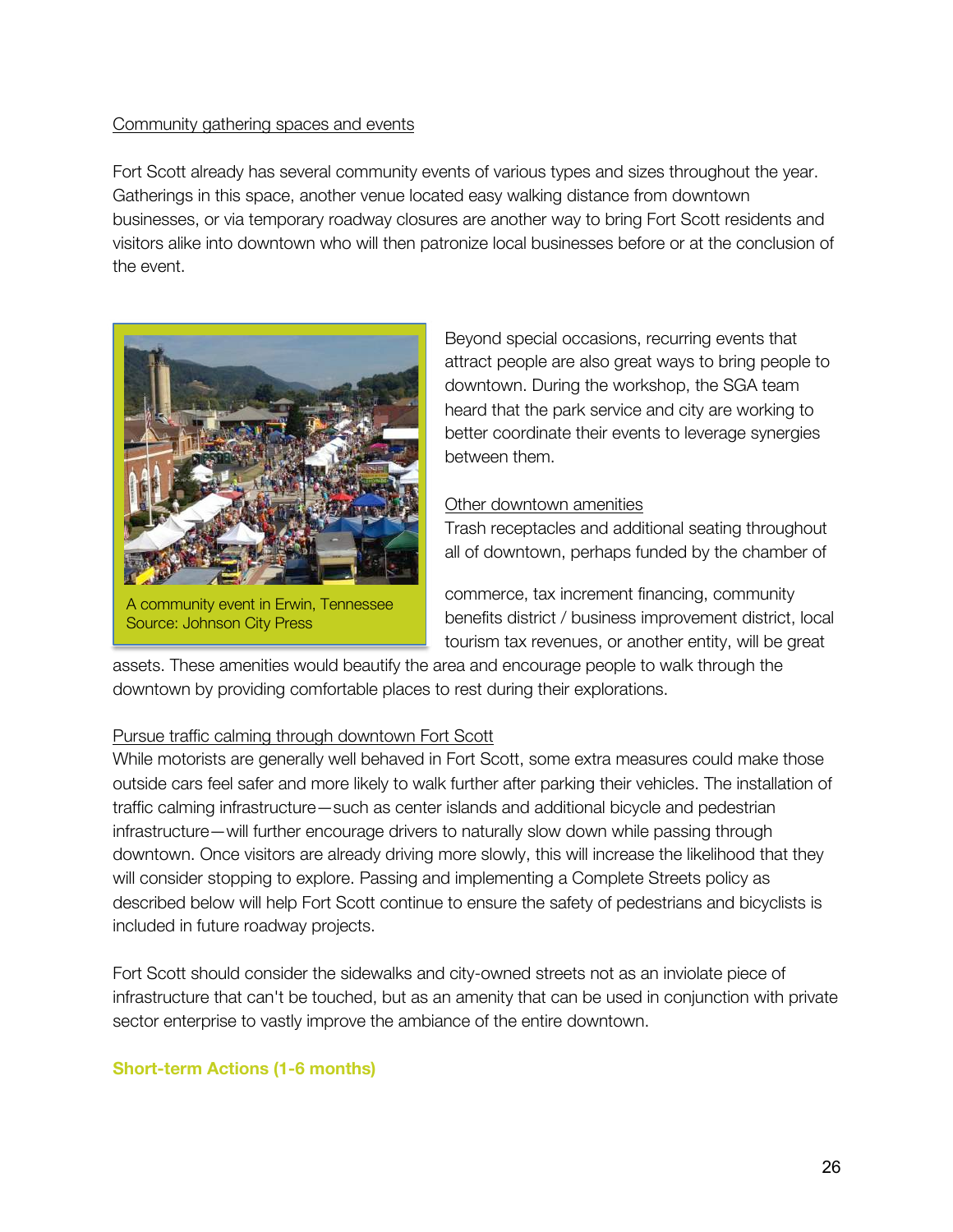- Develop themes for downtown gateway monuments that celebrate Fort Scott's local and regional identity.
- Identify suitable locations for outdoor entertainment spaces and related amenities in the city center such as benches and trash receptacles.
- Organize volunteers / city staff to implement the identified "tactical" project(s)
- Clean up, paint, and repair vacant storefronts to make them attractive to visitors even though no activity may be occurring inside.
- Identify local ordinances impacting outdoor dining, including on sidewalks, balconies, and in alleys.
- Review local ordinances regarding building upkeep and begin to enforce them where required among downtown building owners.

# **Medium-term Actions (6-12 months)**

- Implement benches, movable furniture, and trash receptacles at suitable locations throughout all of downtown to encourage residents and visitors to rest and linger.
- Begin discussions with the Kansas Department of Transportation to utilize right of way owned by the agency to place monuments where they will be visible by motorists.
- Look for opportunities to implement traffic calming to slow traffic through downtown, perhaps in partnership with KDOT.
- Install additional wayfinding signage that allows visitors to explore and learn about the history of downtown.
- Consider temporarily repurposing one or more parking spaces as outdoor dining at one or more restaurants on nicer days.<sup>17</sup>
- Investigate LED lighting (streetlights and traffic signals) to increase pedestrian safety during evening and nighttime hours while reducing electricity costs.
- Market the city's boutique hotel or bed & breakfast and market it through the chamber of commerce to potential proprietors within or outside the community.

# **Long-term Actions (12 months and longer)**

- Encourage proliferation of building awnings throughout downtown as funding allows.
- Ensure there is sufficient lighting on connection routes to nearby neighborhoods and the city's parkland.
- Place monuments at gateways to downtown and tree columns leading up to downtown gateways. Ensure that this signage, once placed, receives ongoing maintenance.

# **8. Create a marketing and branding campaign for downtown Fort Scott including ongoing place management.**

# Create a branding and marketing campaign for downtown.

<sup>17</sup> http://archive.jsonline.com/business/two-east-side-parking-spaces-replaced-by-14-outdoor-dining-tablesb9982256z1-220860751.html/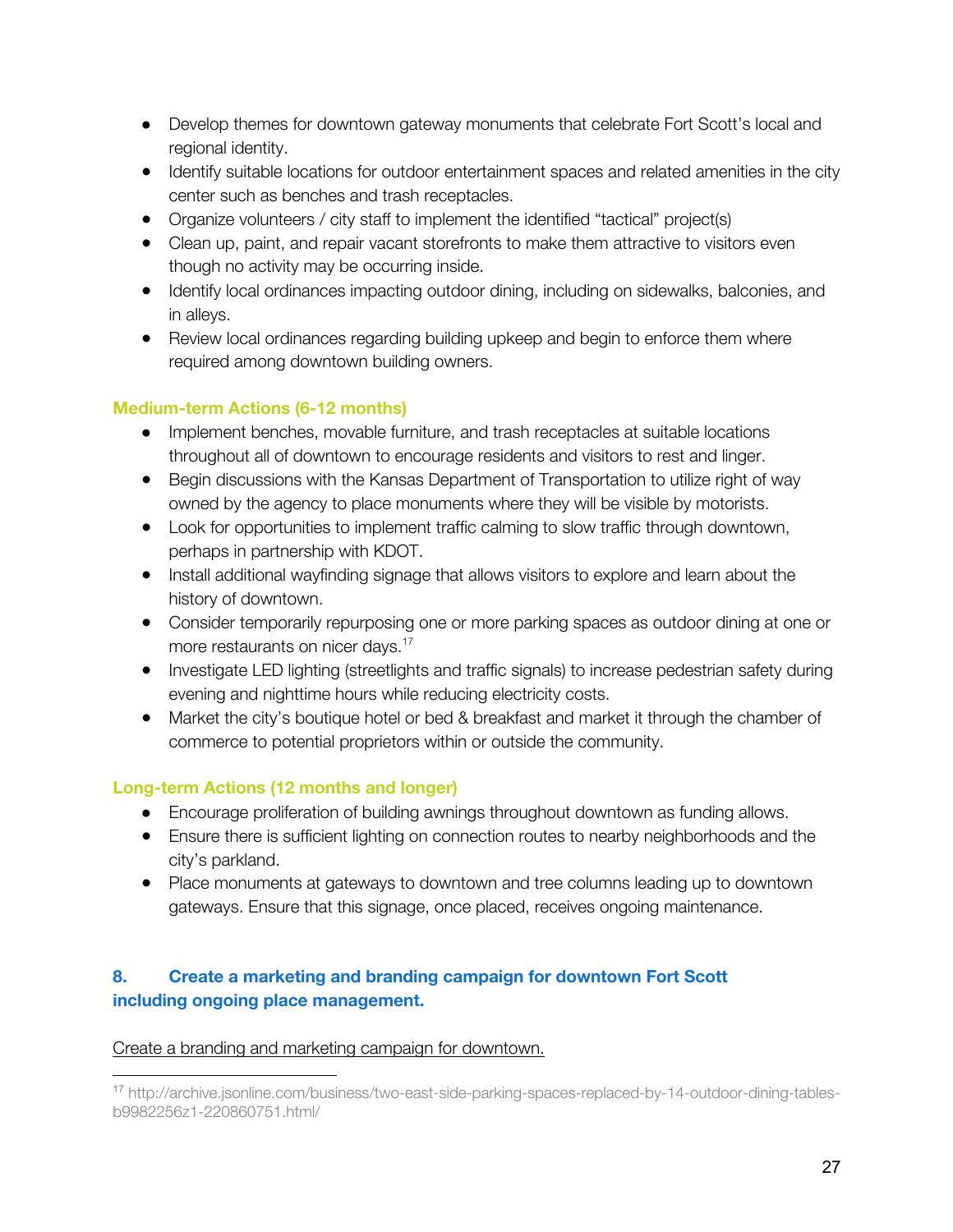A branding campaign specifically for downtown Fort Scott would help market the community and its unique identity to the outside world. This campaign should embody the unique features downtown Fort Scott has to offer both visitors and potential new residents. It can include components such as a unique logo and moniker. The city and all other partners should use the branding consistently for it to be most effective.

As an example, consider the Pepsi logo or another well-known corporate logo that does not require one to read the product name in order to recognize it.

The marketing campaign should focus around what specifically makes Fort Scott unique both within the region and beyond. The city, chamber of commerce, or another established community group within Fort Scott should run the campaign. This does not need to be a new entity; it can be incorporated into one of these other entities but it requires a dedicated staff member to pursue.

## Invest in a place management entity that is solely focused on downtown.

The best branding and most aggressive marketing fail if daily attention is not paid to downtown. Therefore, the SGA team recommends designating a place management entity -- an individual who only thinks about the cleanliness, safety, image, and overall attractiveness of downtown. This individual will perform or otherwise coordinate maintenance activities on a daily basis such as removing worn signage, and making sure flowers are watered. The person will also plan events and activities in the area.

This effort should ensure downtown offers a variety of programming throughout the year – such as festivals, markets, concerts, theater, and participatory activities – that bring people downtown. These activities can also further create an identity for Fort Scott that draws people from beyond the city's boundaries. In short, Fort Scott needs someone whose job it is to think about downtown all day, every day—and is not burdened with other activities. This individual should be empowered to call upon volunteers and city staff to help perform needed tasks, whether maintenance or event planning is needed.

The place management effort could also include a program to help local small businesses apply for loans and grants that help them grow and expand.

Invest in marketing and trailblazing at and around the entry points to Fort Scott and the downtown to draw visitors further into the city.

Passing through a place (i.e. stopping for gas or a quick meal) is not the same as visiting the place. On an average day in 2018, more than 5,000 vehicles drove along US-69 through Fort Scott.<sup>18</sup> While most were on their way to and from destinations outside Fort Scott without stopping, some fraction of these drivers stopped for gas, food, or just to take a break from driving.

<sup>18</sup>http://www.ksdot.org/Assets/wwwksdotorg/bureaus/burTransPlan/maps/CountMaps/Districts/countmap2 018.pdf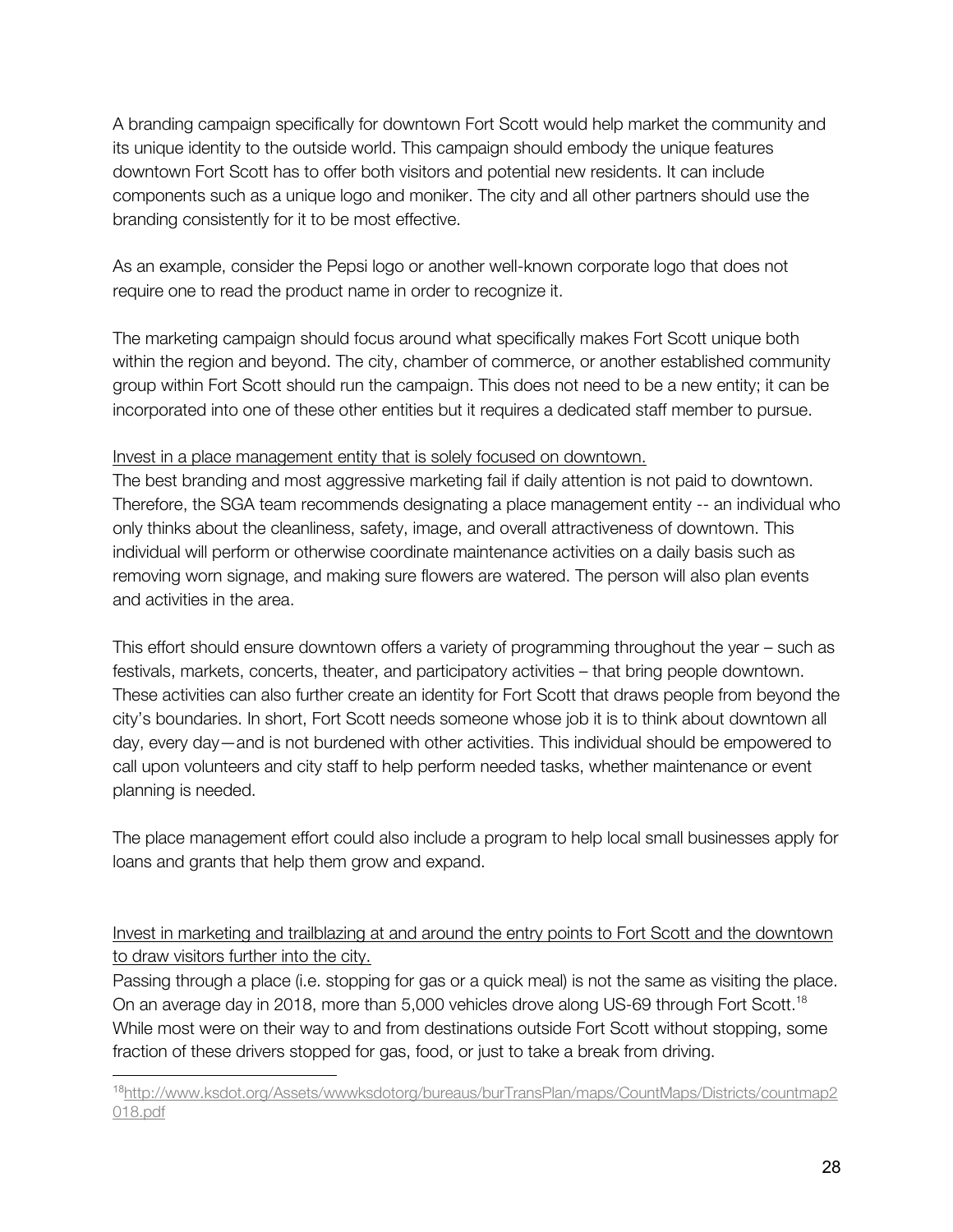Fort Scott should make a major push to encourage those going past Fort Scott to somewhere else to drive the short distance to downtown Fort Scott. Since Wall Street is also part of the US Highway system, Fort Scott should focus on slowing and enticing those through travelers to stop while passing through the downtown or before turning onto US-69.

Two critical tools will help get these visitors into downtown. First, the city could consider partnering with some of the establishments near the US-69/Wall Street interchange to provide cultural education about the area as people stop for fuel or food. The implementation committee proposed above should coordinate signage, social media, hotel flyers, radio spots, and other outreach. It is imperative to have these interests work in harmony or neither district is likely to succeed. Hotel rooms or even information on events at the historic fort and the LaRoche baseball complex could provide information about amenities in downtown Fort Scott to visit—particularly any special events that occur during the year.

Once visitors make the decision to visit downtown, trailblazing from the highway in both directions via signage will encourage people to take full advantage of the businesses and other amenities when they get there.



There are currently no signs directing motorists to downtown Fort Scott and none that would encourage them to stop there for lunch or to browse downtown businesses. From a windshield off US-69, a motorist has little impression a walkable downtown off the exit. Fort Scott can and should alert motorists that its downtown exists, and give drivers a reason to stop by calling out activities like eating, shopping, or antiques as things available downtown. Specifically, the signage should call out important destinations and landmarks in the community that someone unfamiliar with the area should visit.

#### Market the multi-use trails

During the workshop, there was discussion of trails in the city's parks, especially Gunn Park. The SGA team would add that trails that are important as part of a connected network perform best,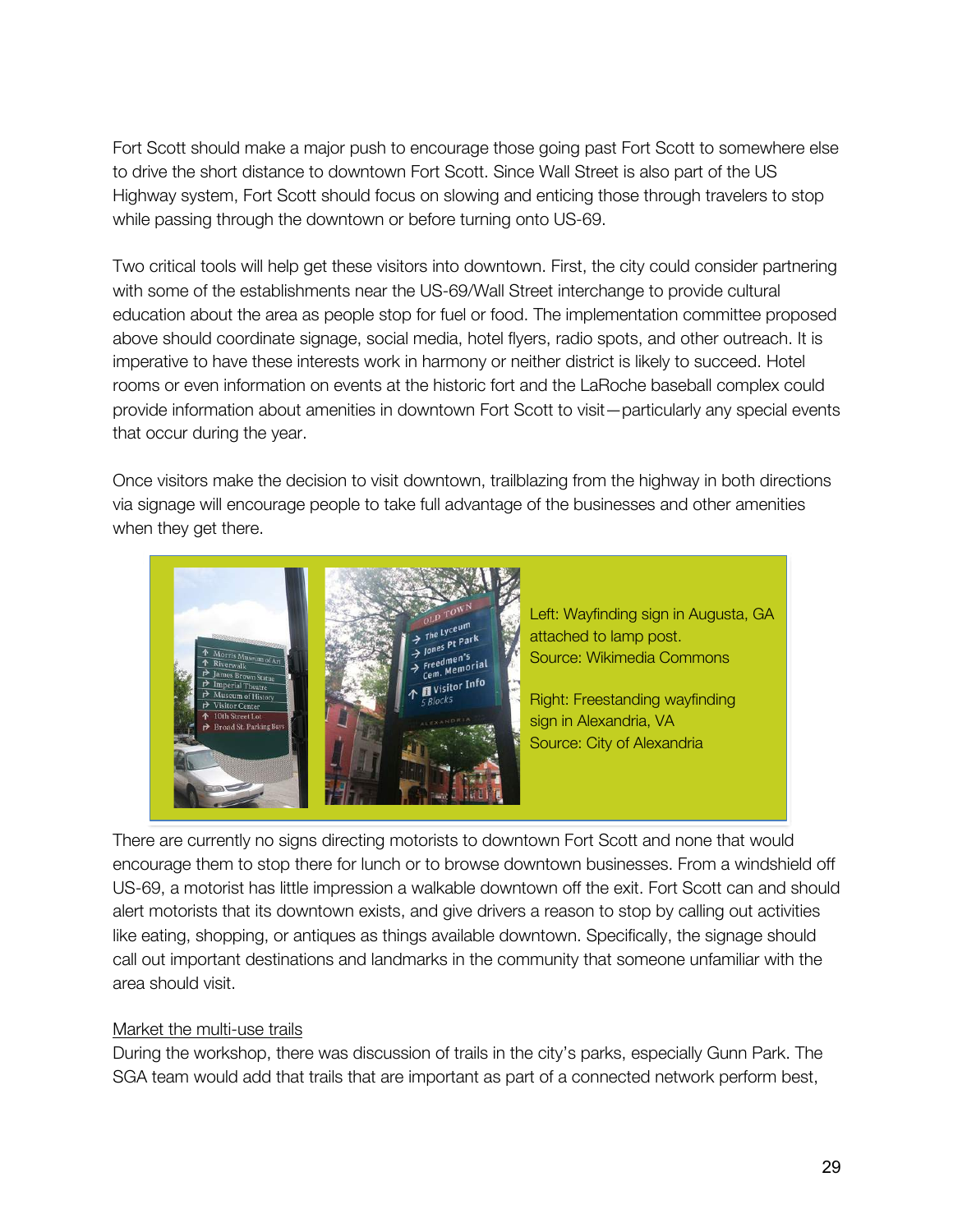and it's important that any trail from outside the city connect with multiple street corridors to enable circulation into and within the city.

Trails can offer significant health benefits for existing residents. The city could promote their usage for walking, jogging, or biking as one part of a challenge to lose weight coordinated by city leaders.

Trails can be a key draw when marketing Fort Scott to potential new residents coming for jobs at large employers like Ward-Kraft, Peerless products, or a healthcare provider, and other local employers.

#### **Short-term Actions (1-6 months)**

● Work with local businesses, and other partners to develop a branding and marketing campaign for downtown including a unique identity, informational materials, online presence, and/or a mobile phone app. Ensure all entities (city, county, chamber, and other partners) use the branding guidelines when referring to downtown.

#### **Long-term Actions (12 months and longer)**

• Ensure that the branding and marketing campaign continues to represent downtown and its amenities by updating it from time to time.

# **9.Strengthen partnership with Fort Scott Community College so students can make Fort Scott their own place, and entice them to stay in area after graduation.**

#### Making a strong partnership stronger

The SGA team heard Fort Scott already enjoys a strong partnership with FSCC, and understands that the partnership flows from the close working relationship between the city and college leadership. Present city and college leadership can leverage their close partnership to create lasting benefits for the community, further the city's identity as a college town, and encourage students to stay in Fort Scott after graduation.

Connecting FSCC to downtown Fort Scott for those coming on foot, bike, or even transit is already a recommendation, and is a key part of drawing students into downtown more often and maybe even living downtown.

Additionally, the city could empower students as individuals or as part of formal organizations, to get involved in changing the city's streetscape and overall built environment. This would leverage some students interested in architecture, landscape architecture, and other disciplines. Allowing students to have a hand in designing Fort Scott's new look will increase students' perceived ownership of the city and encourage them to stay. It also will inject new, diverse design ideas and aesthetics to the city.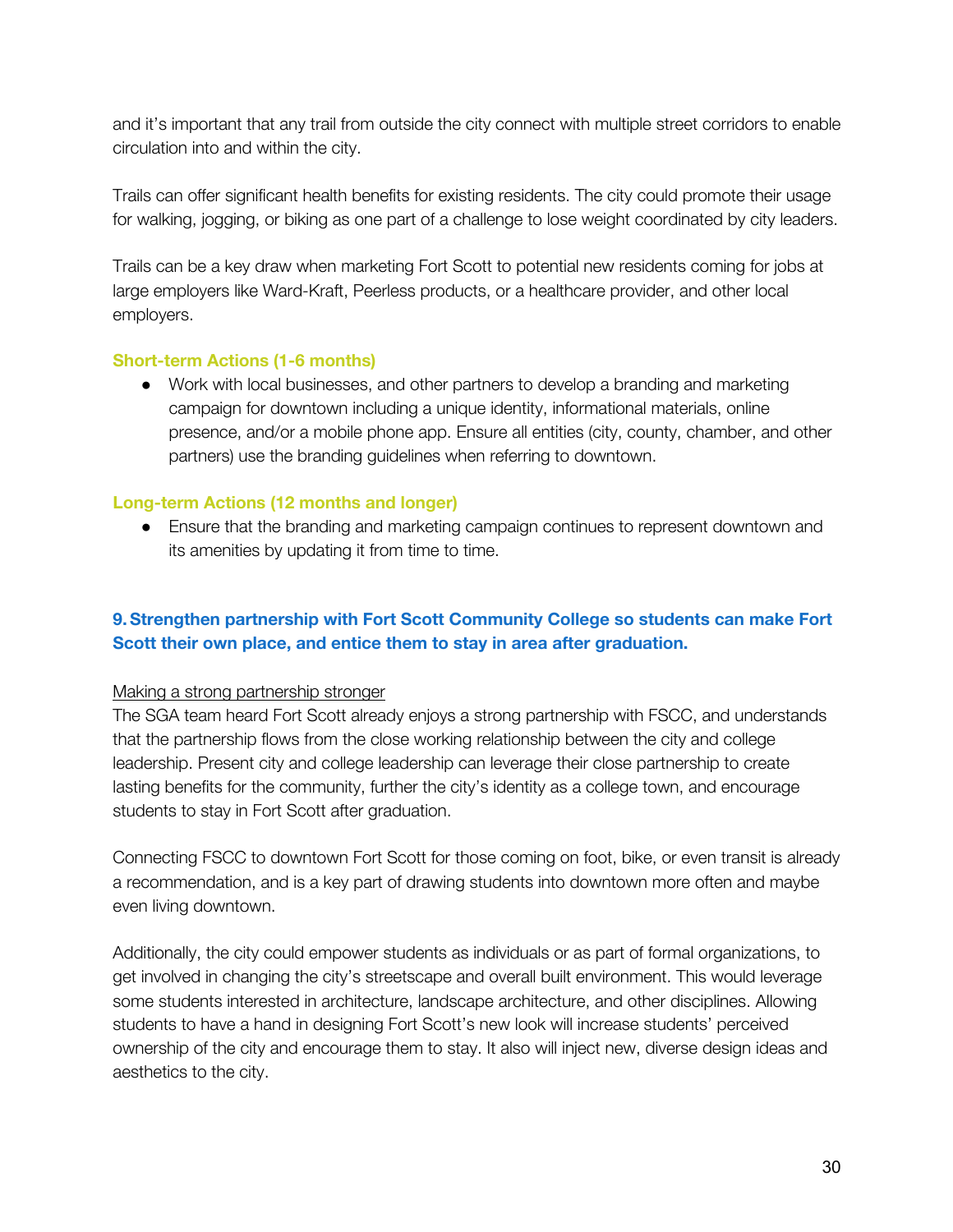#### **10. Work on cohesion between downtown and US-69.**

Fort Scott naturally enjoys close proximity to US-69 and all the travelers it brings past the city's front door. The city can strengthen its position by improving the visual and practical connection to those two assets and help draw people into downtown.

#### Create a corridor of arrival connecting US-69 to downtown Fort Scott.

Shortly before arriving in downtown, a visual narrowing by an alley of trees, overhead signage or other mechanism will encourage drivers to slow down and pay attention to their surroundings before they get to downtown.



At the entrance to downtown, a gateway monument like those shown in the photos will further heighten the sense of arrival. This artistic gateway should showcase the culture and history of the area. It could be decided through a community design charrette, a competition, or by soliciting proposals from local or Southeastern Kansas artists. Ensure that an overhead monument is high enough to allow all vehicles to pass freely beneath it. This monument differs from a landscaped sign at the edge of the community.

#### Use building awnings for both shading and business signage

An alley of trees leads the visitor into downtown and the monument announces their entry into downtown. Once in downtown, because of limited space, a linear sequence of balconies and awnings along downtown streets would provide a seamless protection from rain, snow, and hot sun. This will make walking in downtown more enjoyable, encouraging more browsing in stores, of restaurant menus, and other activities.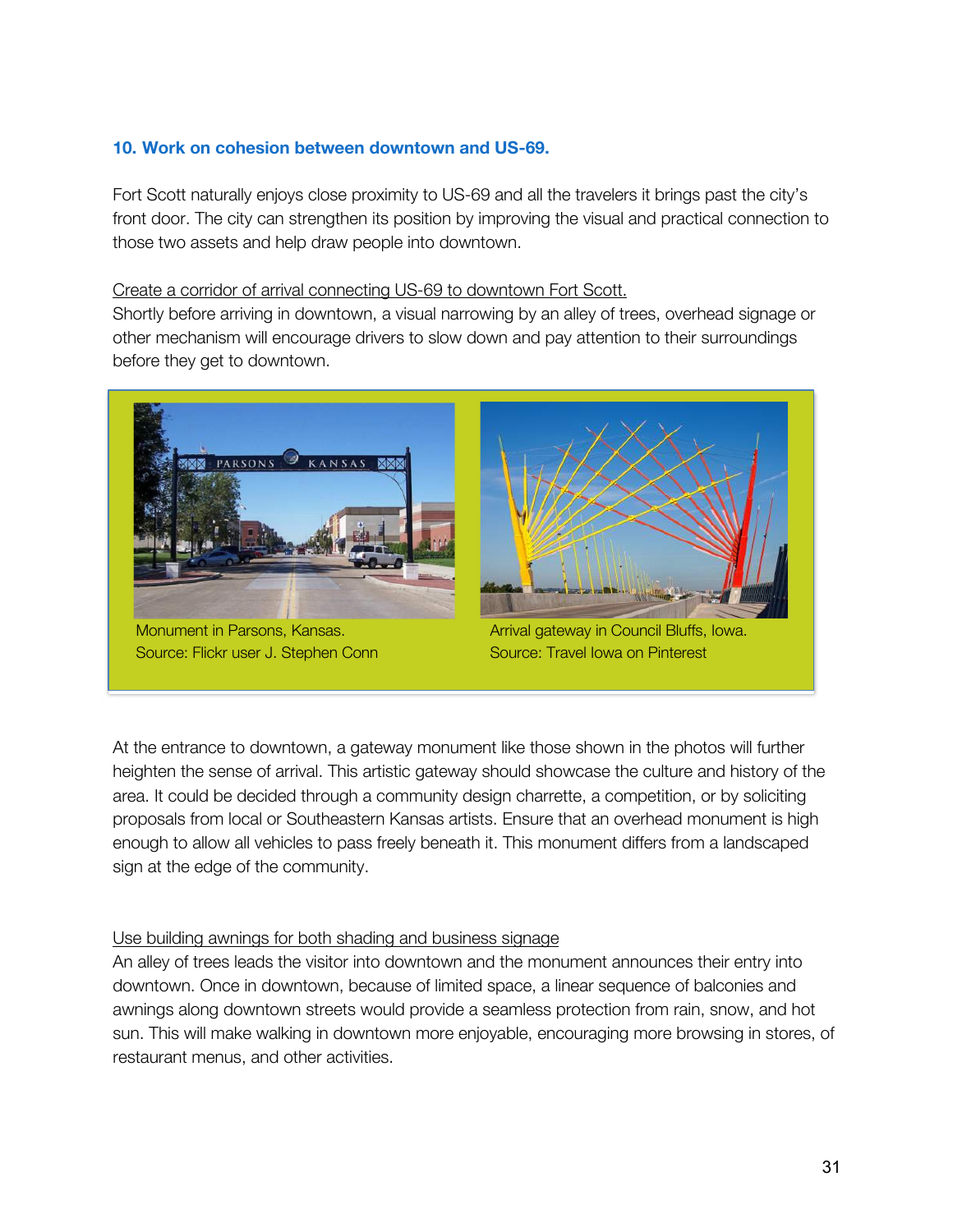Building awnings can not only provide this needed shading, but can also provide a mechanism for business signing if done well. Empowering building owners without awnings to erect awnings throughout the downtown would help make the walking and window-shopping experience better throughout the area by lowering sidewalk temperatures and keeping people dry. Additionally, street trees can spread shade more broadly to the street, building facades, and surrounding sidewalk areas.

#### Improve pedestrian infrastructure including lighting upgrades

Fort Scott should ensure that all downtown streets and the corridors leading into downtown from I-20 and FSCC have useable sidewalks. Energy efficient LED lighting could be one way to ensure pedestrians and others feel comfortable walking around downtown in the evenings and create a consistent feeling of cohesion along the corridors connecting downtown with Neighborhoods and FSCC. Aim for a consistent look for pedestrian-scale lighting throughout downtown and along the above corridors. Additionally, any inter-neighborhood pedestrian path should be well lit, feel well maintained, and safe throughout the day and night. When Meridian, Mississippi converted its street lighting and traffic signals to energy efficient LED fixtures, saving \$250,000 in electrical costs the first year. The city could find grant mechanisms for lighting upgrades or another funding mechanism that may be able to offer Fort Scott assistance with the conversion process, applying the savings to the cost of conversion.

#### Add signage for both pedestrian wayfinding and trailblazing for drivers

Wayfinding presents a set of destination choices that quickly orient the reader to where they are and how to get where they are going. Trailblazing points to a specific destination and assumes the user won't have the time to stop and read. Fort Scott needs both types of consistently designed signage leading people both to downtown and to specific destinations within it. These types of destinations may include, but certainly not be limited to, historic Fort Scott, the Lowell Milliken Center, City Hall, Gunn Park, National Cemetery No. 1, and other amenities. Additionally, any interneighborhood pedestrian paths should have signage directing potential users to the destinations it serves, and how far those destinations are.

For drivers, this additional signage should make them aware that they are heading towards downtown and encourage them to slow down and observe their surroundings as they drive through it. The goal is to entice them to stop for a visit to experience the local amenities that make downtown Fort Scott more than just a place to pass through. Signage directing drivers to existing off street parking located behind buildings will also encourage them to stop and explore downtown.

Once drivers are out of their cars, additional markers providing a self-guided walking tour of downtown telling its history and describing regional culture will encourage visitors to further explore downtown as they move from one marker to the next. The new markers will also help the city recognize and celebrate its local history.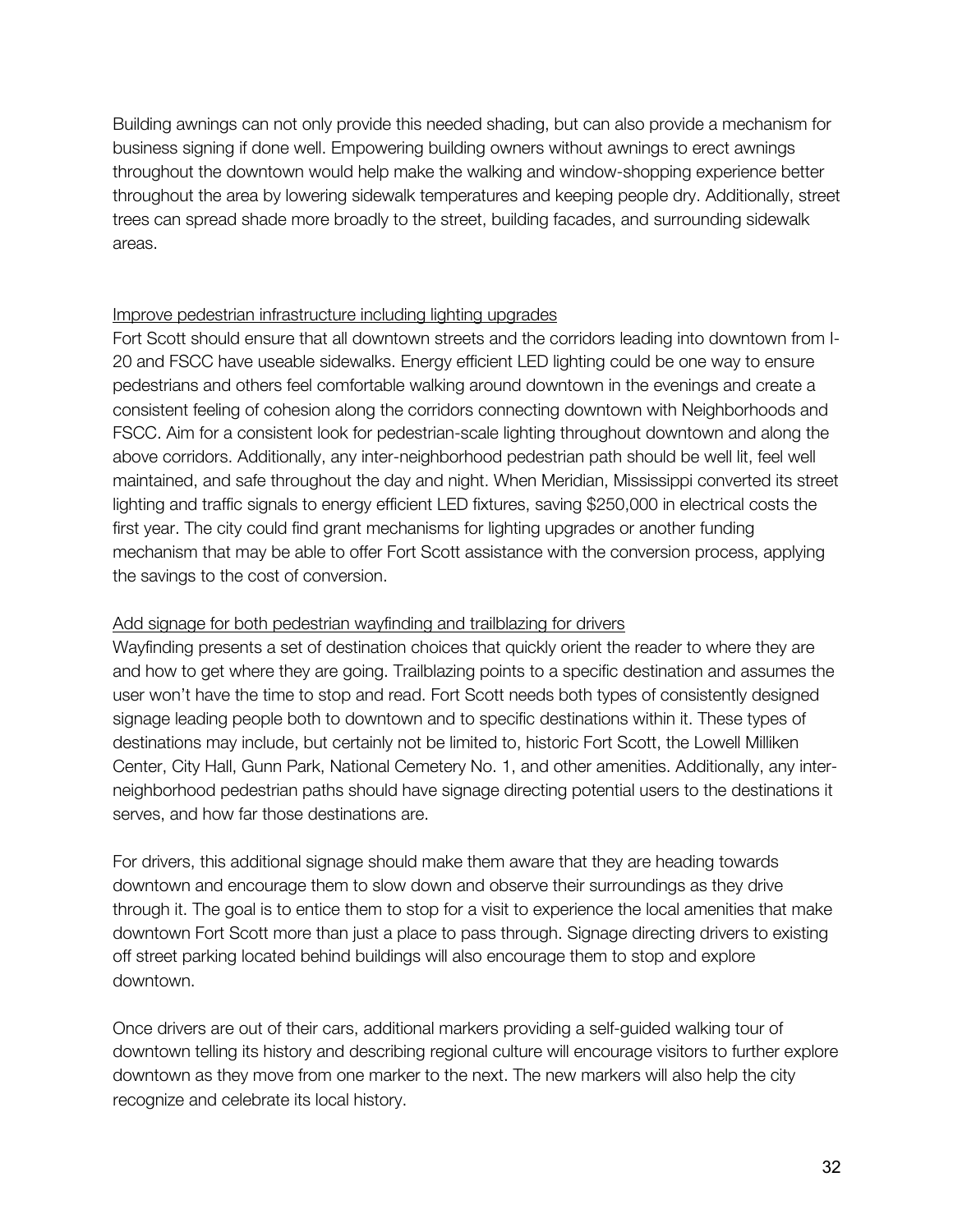All of the above signage and wayfinding should be designed around a consistent graphical theme as part of a larger branding effort for downtown described later.

## **11. Adopt a Complete Streets policy and implementation strategy.**

Fort Scott should adopt a Complete Streets policy to ensure that all future street design efforts consider the needs of pedestrians, bicyclists, transit users, and persons with disabilities. Fort Scott should then work with Bourbon County, and KDOT to adopt their own policies and to implement Complete Streets throughout the region. Adopting a Complete Streets Policy demonstrates Fort Scott's commitment to establish, design, and implement transportation improvements, addressing and balancing the needs of citizens of all ages and abilities.

Refer to Appendix E for a list of helpful Complete Streets resources available online.

According to the National Complete Streets Coalition, an ideal Complete Streets policy:

- 1. Includes a vision for how and why the community wants to complete the street
- 2. Specifies that the term "all users" includes pedestrians, bicyclists and transit passengers of all ages and abilities, as well as trucks, buses and automobiles.
- 3. Applies to both new and retrofit projects, including design, planning, maintenance, and operations, for the entire right of way.
- 4. Makes any exceptions specific and sets a clear procedure that requires high-level approval of exceptions.
- 5. Encourages street connectivity and aims to create a comprehensive, integrated, connected network for all modes.
- 6. Is adoptable by all agencies to cover all roads.
- 7. Directs the use of the latest and best design criteria and guidelines while recognizing the need for flexibility in balancing user needs.
- 8. Directs that Complete Streets solutions will complement the context of the community.
- 9. Establishes performance standards with measurable outcomes.
- 10. Includes specific next steps for implementation of the policy

Taking a Complete Streets policy from paper into practice is not easy, but providing some momentum with specific implementation steps can help. Some policies establish a task force or commission to work toward policy implementation. There are four key steps for successful implementation:

- 1. Restructure procedures to accommodate all users on every project;
- 2. Develop new design policies and guides;
- 3. Offer workshops and other educational opportunities to transportation professionals, community leaders, and residents; and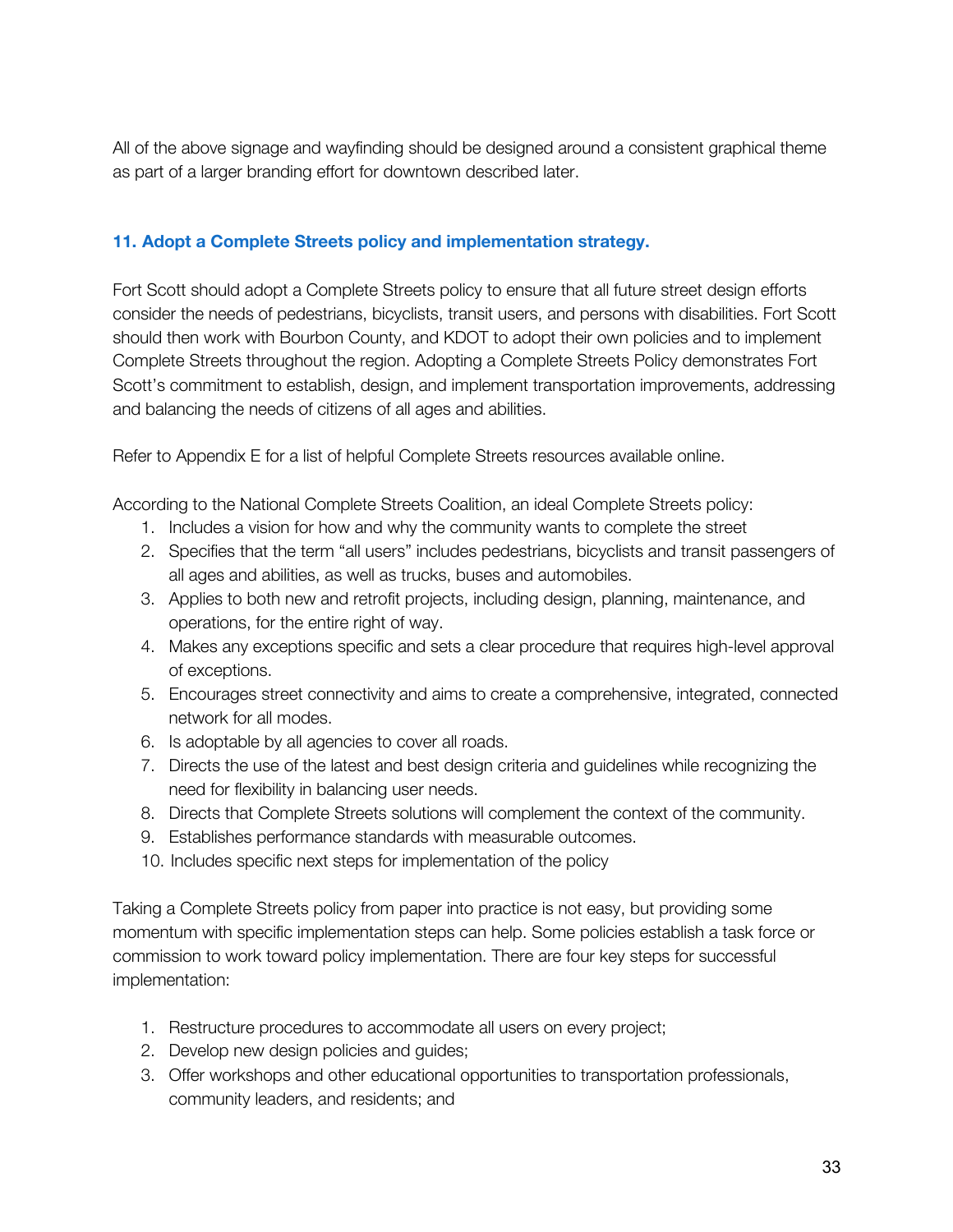4. Institute better ways to measure performance and collect data on how well the streets are serving all users. Each of these steps requires agencies to think in new ways and, in order to do so they must include a wider range of stakeholders in decision-making.

# **Short-term Actions (within 1-6 months)**

- Create a timeline for the adoption of a Complete Streets policy within three to six months. The timeline should consider:
	- Who needs to be involved in the development of the plan.
		- Local elected officials and City of Fort Scott staff
		- Smart Growth America recommends the city work to bring seniors and people with disabilities together with KDOT to work on accessibility issues
		- It is recommended that a meeting and tour with KDOT be setup to demonstrate the accessibility issues some citizens face on a regular basis when interacting with state highways
		- This is a fantastic opportunity to affect change not only at a local level but also at a state policy level
	- When to release a draft of the plan to the public.
		- The timing of this release is critical to project success
		- The public should see a draft version
	- What type of feedback it will ask from the community and what it will do with the feedback.
		- To create community buy-in, Smart Growth America recommends sharing a draft of the plan with the public and asking for their buy-in. However, Fort Scott must be clear on exactly what type of feedback they are looking for (high level, such as does this fit your vision for the city, or more detailsoriented, such as what do you think of this sentence) and how Fort Scott will use the feedback. This will create transparency and manage expectations for residents.
		- Host open houses within the community, otherwise known as meeting people when and where they are at. For example, Fort Scott could reach out to local church groups or have meetings on weekends, which may be easier for some residents to attend.
- Determine the type of plan(s) to adopt
	- A Complete Streets policy will change and add value to Fort Scott's decisionmaking process. Fort Scott should identify the type of policy that would be most effective in sparking change, while being realistic about the type of policy that can be passed and implemented successfully. Many communities begin with a simple resolution that then leads to a more complex internal policy.
		- A Resolution will allow the mayor and city council to lead the initiative on Complete Streets and leverage their leadership to highlight the importance of Complete Streets with the public and the media.